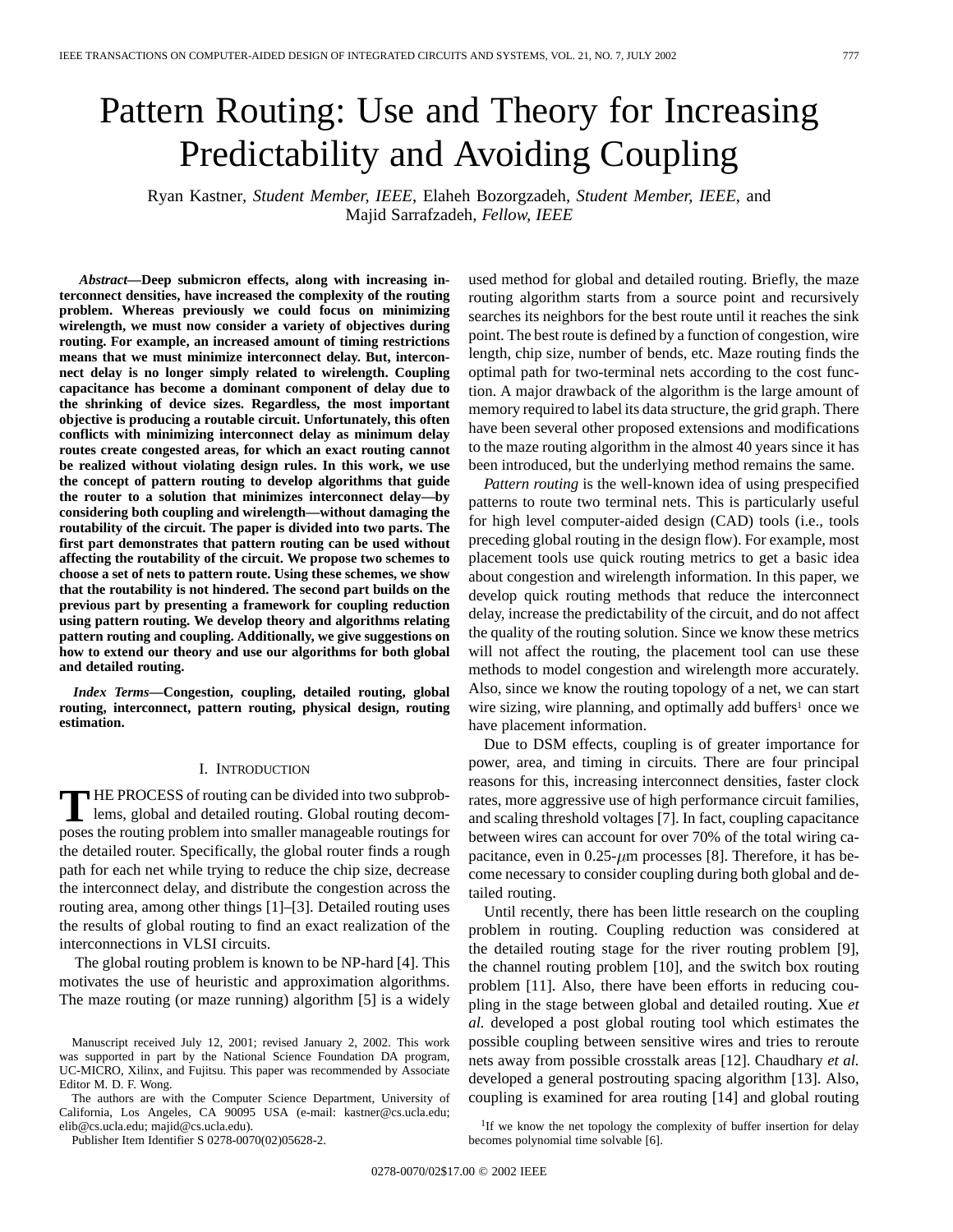[15]. This work presents algorithms for coupling avoidance routing. The algorithms are general so they can be used in both global and detailed routing.

In this paper, we focus on increasing routing predictability and reducing the unwanted effects caused by coupling during routing. This work is based on papers that appeared in [16]–[18]. In Section II, we give some basic definitions in order to make this paper self-contained. In particular, we discuss pattern routing, congestion, and coupling. Also, we briefly describe our router used in the experiments. Section III introduces the idea of increasing routing predictability through pattern routing. We present heuristics for finding a subset of nets which can be predictably routed and show the results of those heuristics. We introduce the coupling-free routing (CFR) problem in Section IV and discuss its applications to global and detailed routing. An exact algorithm for coupling-free routing decision problem (CFRDP) is presented. Then, we show how to transform a CFR problem into implication graph to model the dependencies between nets. Finally, we introduce the maximum coupling-free layout (MAX-CFL) problem and analyze a couple algorithms developed to solve the problem. We conclude in Section V.

# II. PRELIMINARIES

A *multiterminal net*  $n = \{(x_1, y_1), (x_2, y_2), \ldots, (x_n, y_n)\}$ is a collection of points in the plane. A *terminal* is single point of a net. A multiterminal net can be partitioned into a collection of *two-terminal* nets (a net with exactly two points) using a number of standard techniques. We adopt the *stable spanning tree* partitioning of Ho *et al.* [19]. Additionally, the spanning tree is altered for flexibility [20]. Essentially, we use this to transform the multiterminal net into a set of either a very short two-terminal net or a large two-terminal net. That paper shows that these nets can be pattern routed independently as two-terminal nets without affecting the routability of the circuit.

A two-terminal net (or simply called a *net* hereafter)  $n =$  $\{(x_1,y_1),(x_2,y_2)\}\$ is an unordered pair of points  $(x_1,y_1)$  and  $(x_2, y_2)$ . A *routing* or *wiring* of *n* is a set of horizontal and vertical line segments connecting  $(x_1, y_1)$  and  $(x_2, y_2)$ . A *layout* is the routings of a set of nets.

A net  $n$  can be routed without any bends if and only if either  $x_1 = x_2$  or  $y_1 = y_2$ . We call such a net a *zero-bend net*. Otherwise, there are two ways to route  $n$  with one bend as shown in Fig. 1. When a routing has no more than one bend, it is called a *single-bend routing* [21]. We call such a net a *one-bend net*.

The routings in Fig. 1 are called the *upper-L routing* and the *lower-L routing*. A stable spanning tree ensures that upper-L routing and lower-L routing shapes of the two-terminal nets obtained from a multiterminal net are pairwise nonintersecting. To avoid confusion, we often refer to a possible routing as a *route*. Thus we say that a one-bend net has two one-bend routes (the upper-L route and the lower-L route).

A *grid graph* is a graph  $G(V, E)$  such that each vertex corresponds to a point in a plane. See Fig. 2 for further explanation. A *routing* of a net on a grid graph is a set of grid edges such that the terminals are fully connected. The *route edges* of a net are the set of edges used in the routing of that net.



Fig. 1. (a) Upper-L routings. (b) Lower-L routings.



Fig. 2. (a) Placement of cells into global bins. (b) The corresponding grid graph.

A *global bin* is a rectangular partition of the chip. By partitioning the chip into many rectangular regions and placing the cells into these regions, we have a placement using global bins. The boundaries of the global bins are *global bin edges*.

In this paper, we assume that a global placement of cells and their interconnections are given by some placement engine (our experiments used Dragon [22]). The cells are placed into global bins and each cell is assumed to be placed in the center of the global bin. Looking at Fig. 2, it is easy to see that the global bins and edges can be transformed into a grid graph. The interconnections between the cells can be modeled by nets.

Congestion in a layout means that there are too many nets routed in a local area. This causes difficulty for the detailed router as it may not find a feasible routing solution. We want to evenly distribute the routing across the total chip area. The *congestion* of an edge is the number of nets routed over a global bin edge. From now on, we will refer to a global bin edge  $g$  as  $e_q$ . The *capacity* (also referred to as supply) of edge  $e_q$  is  $c_q$ . It is the maximum number of nets that can be routed over  $e_g$ .  $c_g$ is a fixed value that is based on the length of the edge and the technology used in creating the chip. The routing demand of  $e_q$ , specified as  $d_g$ , is defined as the number of route edges crossing  $e_g$ . Similarly, the demand of a vertex v is  $d_v$ . Here the demand corresponds to the number of routes that pass though the vertex  $v$  (equivalently the global bin  $v$ ). An edge is overflown if and only if  $d_e > c_e$ . Formally, the overflow of an edge is

$$
\text{overlap} = \begin{cases} d_e - c_e - t, & \text{if } d_e \ge c_e \\ 0, & \text{otherwise.} \end{cases}
$$

t is a threshold value which allows  $d_e$  to go above  $c_e$  without an overflow penalty.  $t$  is used since you can often route up to  $t$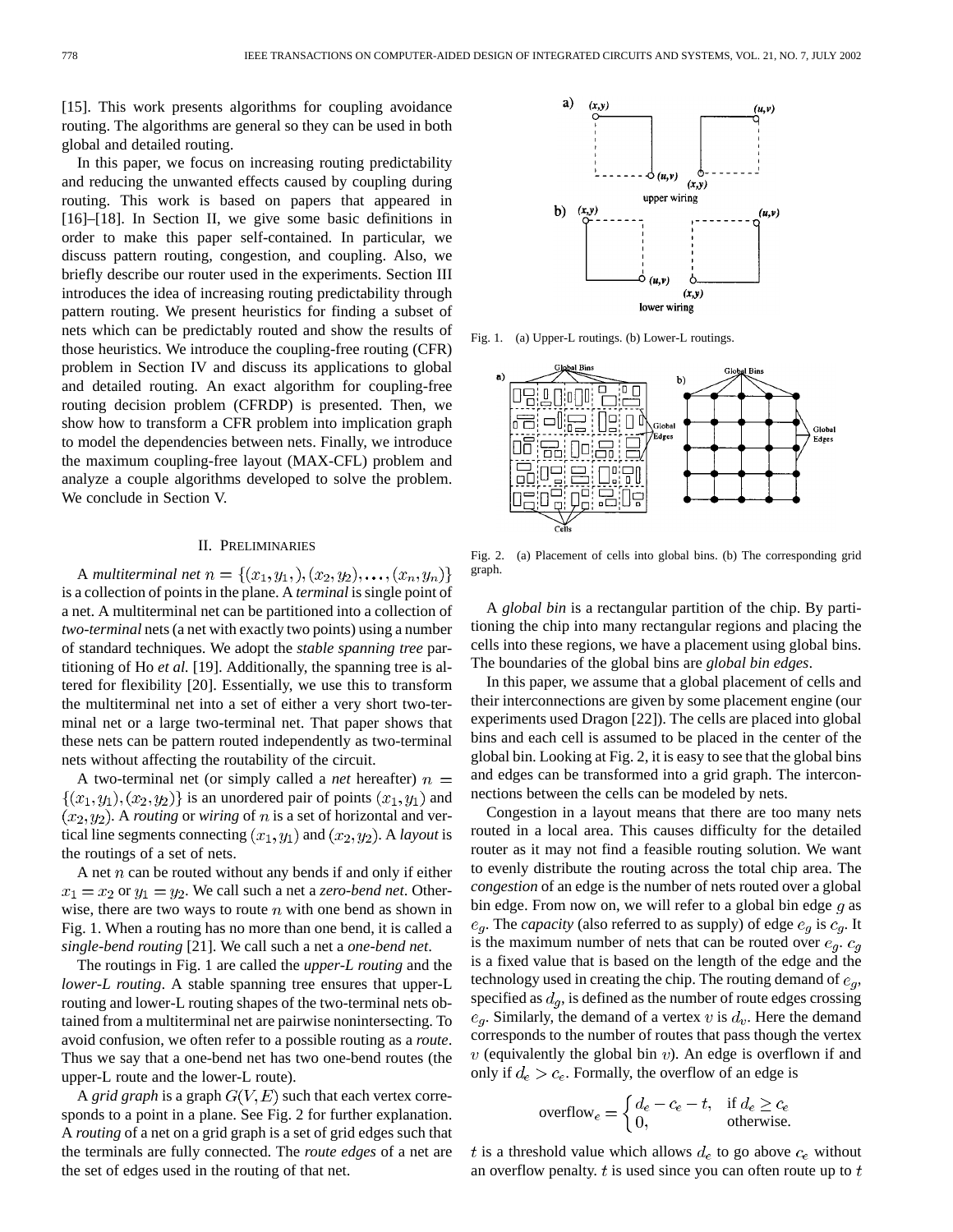nets though neighboring bins without affecting the congestion of those bins.  $t$  is usually a small constant (approximately 2–5). Using the global bin and global edge notation, the total overflow of a routing is

$$
\text{overflow}_{\text{total}} = \sum_{e=1}^{|BE|} \text{overflow}_e
$$

where  $BE$  is the set of bin edges. The total overflow reflects the shortage of routing resources for a particular set of edge capacities. A routing with a minimized total overflow is one of the objectives of our global router. Our industrial experience shows that total overflow is a good measure of congestion.

# *A. Maze Routing*

We implemented a global maze router. The maze router takes every net and routes them one at a time according to a cost function

$$
overflowroute = \sum_{e \in RouteEdges}
$$
  
\n
$$
lengthroute = |RouteEdges|
$$
  
\n
$$
costroute = \alpha \times overflowroute + lengthroute
$$
  
\n
$$
costtotal = \sum_{allnets}
$$
  
\n
$$
costrotate
$$

There is a tradeoff between minimizing overflow and minimizing wire length. Ideally, you could minimize both concurrently. Most often this is not possible. Our cost function can solely minimize wire length (set  $\alpha = 0$ ). Likewise, you can minimize overflow by setting  $\alpha \gg 1$ . We found that varying  $\alpha$ from 10 to 100 minimizes the total overflow while keeping the wire length minimal.

For nets with more than two terminals, we use stable Steiner trees to partition the net into a set of two-terminal nets. Each net is given an initial route and then a rip-up and reroute phase is applied to further minimize the total overflow. This technique (or variants of it) appears in most global routers in order to deal with the net ordering problem [23]. During rip-up and reroute, the bin edges are sequentially searched. If an edge is overflown, then all of the nets that pass through that edge are ripped and rerouted. This process continues until the total overflow converges to a local minimum. That is, if the total overflow does not decrease (the goal is to minimize the total overflow) after  $\lambda$ iterations, rip-up and reroute has completed. We found that a  $\lambda$ of 200 gave good results for the designs that we tested. Larger designs may need an increased  $\lambda$  which decreases the chance of getting stuck in a local minimum. In general, smaller designs can afford to decrease  $\lambda$  which would decrease the runtime.

# *B. Pattern Routing*

*Pattern routing* is the notion of using predefined patterns to route two-terminal nets. Usually these are simple patterns such as an L-shaped (single bend) or a Z-shaped pattern with two bends, route restricted within bounding box. For more details, see Fig. 3.

Patterns can speed up the routing process. Instead of maze routing a net, we pattern route it. In general, maze routing will consider many bins that the final route will not actually use.

| (a) |  |  | (b) |  |  |
|-----|--|--|-----|--|--|
|     |  |  |     |  |  |
|     |  |  |     |  |  |
|     |  |  |     |  |  |
|     |  |  |     |  |  |

Fig. 3. (a) L-shaped routing of two two-terminal nets. (b) Z-shaped routing of two nets.

When using pattern routing, only a constant number of edges are searched. For example, L-shaped pattern routing will only search the edges on the bounding box of the two-terminal net. Then, depending on the cost of these edges, it will choose the upper-L or lower-L and place the route there. Similarly, Z-shaped pattern routing needs only search the edges on the perimeter and inside the two-terminal bounding box. On the other hand, maze routing will search every edge (in the worst case). Therefore, pattern routing has a better upper bound on runtime complexity. We found that on average, the pattern routing approach searches fewer edges than the maze router. We formally summarize the complexities.

- 1) Given a net  $n = \{(x_1, y_1), (x_2, y_2)\}\$ and a grid graph  $G(V,E)$ .
- 2) Let A be the edges on and within the bounding box of  $n$ .  $A \subseteq E$ .  $|A| = 2 \cdot |x_1 - x_2| \cdot |y_1 - y_2| + |x_1 - x_2| + |y_1 - y_2|$
- 3) Let P be the edges on the bounding box of  $n. P \subseteq A$ .  $|P| = 2 \cdot (|x_1 - x_2| + |y_1 - y_2|)$
- 4) Maze routing— $O(|E|)$ .
- 5) L-shaped pattern routing— $O(|P|)$ .
- 6) Z-shaped pattern routing— $O(|A|)$ .
- *Theorem 1:*  $|P| \leq |A| \leq |E|$ .

*Proof 1:* The proof is trivial since  $P \subseteq A \subseteq E$ .  $\Box$ The maze router ensures that the least cost route (according to the cost function) is found. Pattern routing does not give you this luxury. In fact, an L-shaped pattern routing could produce the second worst possible route. This occurs if both the upper-L route and the lower-L route are the two worst paths. Pattern routing will choose the better of these two solutions, giving you a bad routing. In general this is not the case, as our results show.

Another benefit of pattern routing lies in the predictability of a pattern-routed net [17]. If you know that a net will be pattern routed, you can quickly and accurately estimate its route earlier in the design flow. For example, you know that an L-shaped pattern route will take one of two routes. This allows higher level CAD tools, such as the placement or logic synthesis engines, to estimate routings which will lead to better congestion and area estimates. In order to exploit predictability, the tools need placement information. Many industrial logic synthesis tools are moving toward layout-driven synthesis. Additionally, an academic behavioral level synthesis tool has recently incorporated placement information [24].

With emergence of deep submicron (DSM) fabrication technology, interconnect has an increasingly dominant role. Now circuit delay is determined by the gate resistance and capacitance as well as the interconnect resistance and capacitance [25]. When optimizing for delay in a circuit, logic synthesis tools look at the critical path. Usually these tools only consider the gate delay, ignoring the interconnect delay. If we could pattern route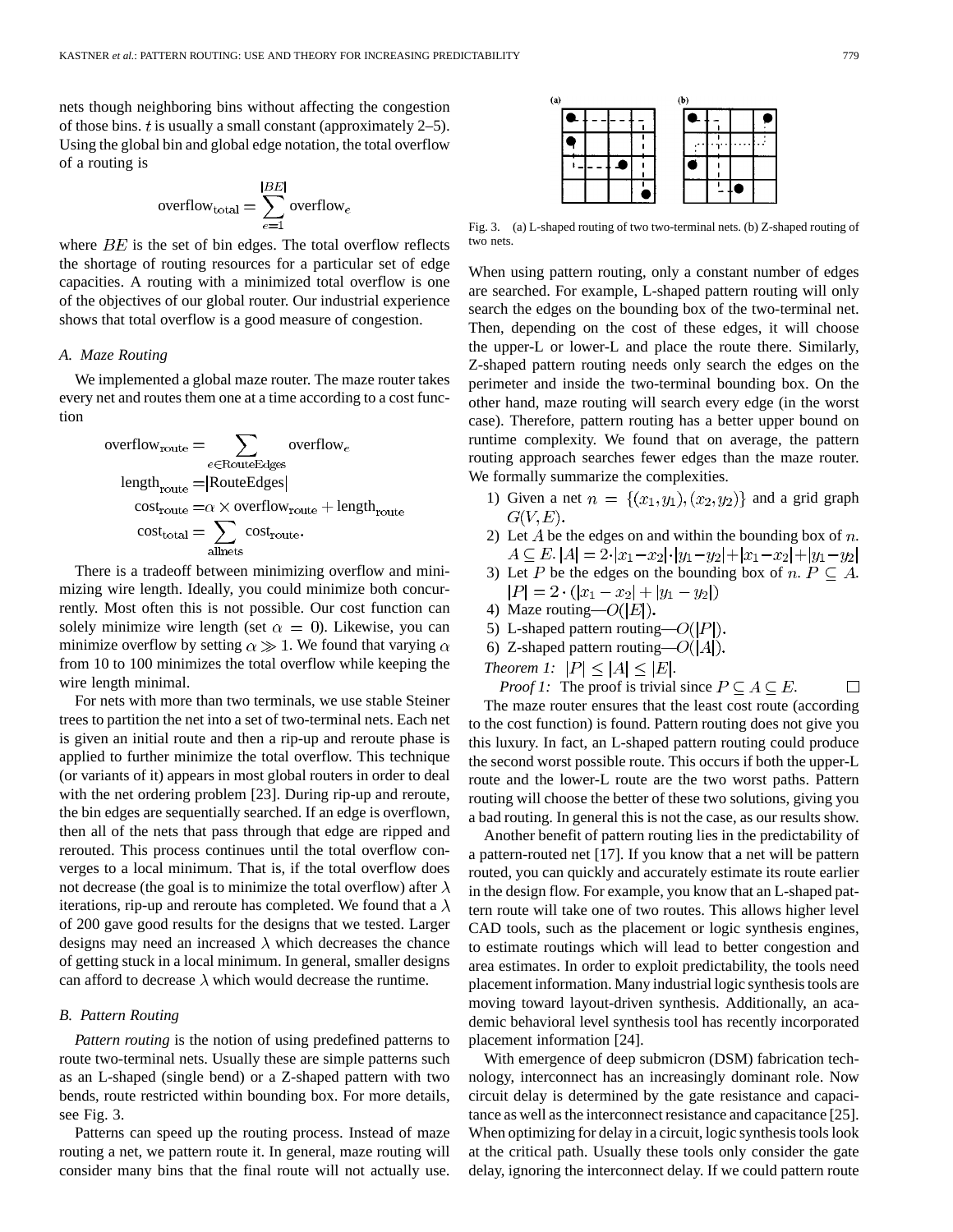the gates on the critical path, then we can more accurately estimate the interconnect resistance and capacitance.

Finally, the number of vias on a pattern-routed net is fixed. Since vias further increase the capacitance and resistance, it is beneficial to keep them at a minimum. Also, vias negatively affect the routability of the circuit [26].

### *C. Coupling*

Bakoglu [27] shows that the wire-delay on a distributed RC line contains a  $R_W \cdot (C_S + C_C)$  time constant, where  $R_W$  is the interconnect resistance and  $C_S$  and  $C_C$  are the substrate and coupling capacitances

$$
R_W \cdot (C_S + C_C) = \frac{\rho \cdot l}{w \cdot t} \left( \frac{\varepsilon_\kappa \cdot l \cdot w}{h} + \frac{\varepsilon_\kappa \cdot l \cdot t}{s} \right) \tag{1}
$$

where  $\rho$  is resistivity of the conductor,  $\varepsilon_{\kappa}$  is the insulator dielectric constant, and  $w$ ,  $t$ , and  $h$  are the conductor's width, thickness, and separation from the substrate, respectively. The terms  $l$  and  $s$  are the coupled length and spacing of the interconnect.

The coupling capacitance  $C_C$  between two wires i and j can also be represented as follows:

$$
C_C(i,j) = \frac{f_{ij} \cdot l_{ij}}{\text{dist}_{ij}} \frac{1}{1 - \frac{w_i + w_j}{2d_{ij}}} \tag{2}
$$

where  $w_i$  and  $w_j$  are the sizes of wires i and  $j(w_i, w_j > 0)$ ,  $f_{ij}$ is the unit length fringing capacitance between wires i and j,  $l_{ij}$ is the overlap length of wires i and j and  $dist_{ij}$  is the distance from the center line of wire  $i$  to the center of wire  $j$  (see Fig. 4).

We are trying to minimize the coupling. During routing, we can control  $l_{ij}$ , dist<sub>ij</sub>,  $w_i$ , and  $w_j$ . By avoiding overlap between two wires,  $l_{ij}$  can be minimized. In other words, we do not want adjacent wires to run in parallel for long distances. We assume that  $w_i$ ,  $w_j$ ,  $l_{ij}$  are fixed; we do not consider wire sizing and spacing in our algorithm. But, this can be done as a postprocessing step using a number of techniques (see [28] ad [29] for a comprehensive survey and tutorial).

There are two problems introduced by coupling, delay deterioration, and crosstalk. Delay deterioration refers to the fact that the total capacitance seen by a gate is no longer a constant value. The rising contribution of coupling capacitance to total load capacitance makes the Miller effect evident. Delay deterioration occurs because the Miller effect causes the capacitance to vary. For example, if two coupled nets switch in opposite directions at the same time, the capacitance, hence the delay, will increase.

Crosstalk is a type of noise <sup>2</sup> introduced by coupling between two adjacent wires. A change in voltage or current on one of the wires may interfere with the signal on the other wire. There are two unwanted effects of crosstalk. First, the two wires form a mutual inductor. This inductive effect must be considered as circuit frequencies move above 500 MHz [30], [31]. Inductive effects are not addressed in this work. The second effect is associated with coupling capacitance. Coupling capacitance can cause a switching net to induce noise onto a neighboring net possibly resulting in an incorrect functional response.

Coupling between nets is not always detrimental. In [32], Kirkpatrick and Sangiovanni-Vincentelli introduce the notion



Fig. 4. (a) Physical coupling capacitance between two wires. (b) The wires modeled by resistors and capacitors.

of *crosstalk constraint generation* which uses the concepts of *analog and digital sensitivity* and a physical coupling term in order to reduce the constraints given to layout synthesis. This allows us to remove false crosstalk constraints. For example, a net A may couple with net B. But, net A could have a high tolerance for delay and noise. Therefore, the A and B can couple without negative circuit performance. We want to remove these cases as they unnecessarily over-constrain the problem.

#### III. USING PATTERNS WHILE MAINTAINING ROUTABILITY

In this section, we show the effect of pattern routing on the quality of the routing solution. We show that you can pattern route up to 80% of the nets with smallest bounding boxes while incurring little or no loss of quality. Then, we show how a set of nets that satisfies the  $\gamma$ -density routing problem (formally defined in Section III-C) can be pattern routed without sacrificing the routing quality. This gives us the ability to pattern route a subset of all the nets, even if the nets have a large bounding box.

# *A. Benchmarks*

To perform our experiments, we used five MCNC standard-cell benchmark circuits [33]. The characteristics of the circuits are shown in Table I. The circuits were placed into global bins using the Dragon global and detailed placement engine [22]. Some of the benchmarks (i.e., prim1 and prim1.2) are repeated. Repeated benchmarks differ in the number of global bins; they consist of the same number of nets, cells, and pins but may have a completely different placement.

# *B. Pattern Routing Analysis*

For our experimental results, we choose to use L-shaped pattern routing over Z-shaped for a several reasons. First, for twoterminal nets there are only two possible L-shaped routes to consider. The number of Z-shaped routes grows linearly with the bounding box size. Since we are aiming toward predictable routes, L-shaped patterns reduce the choices of routings. Secondly, we want the routing to execute quickly. The time to find

<sup>2</sup>Noise is defined as an unwanted variation which makes the behavior of a manufactured circuit deviate from the expected response.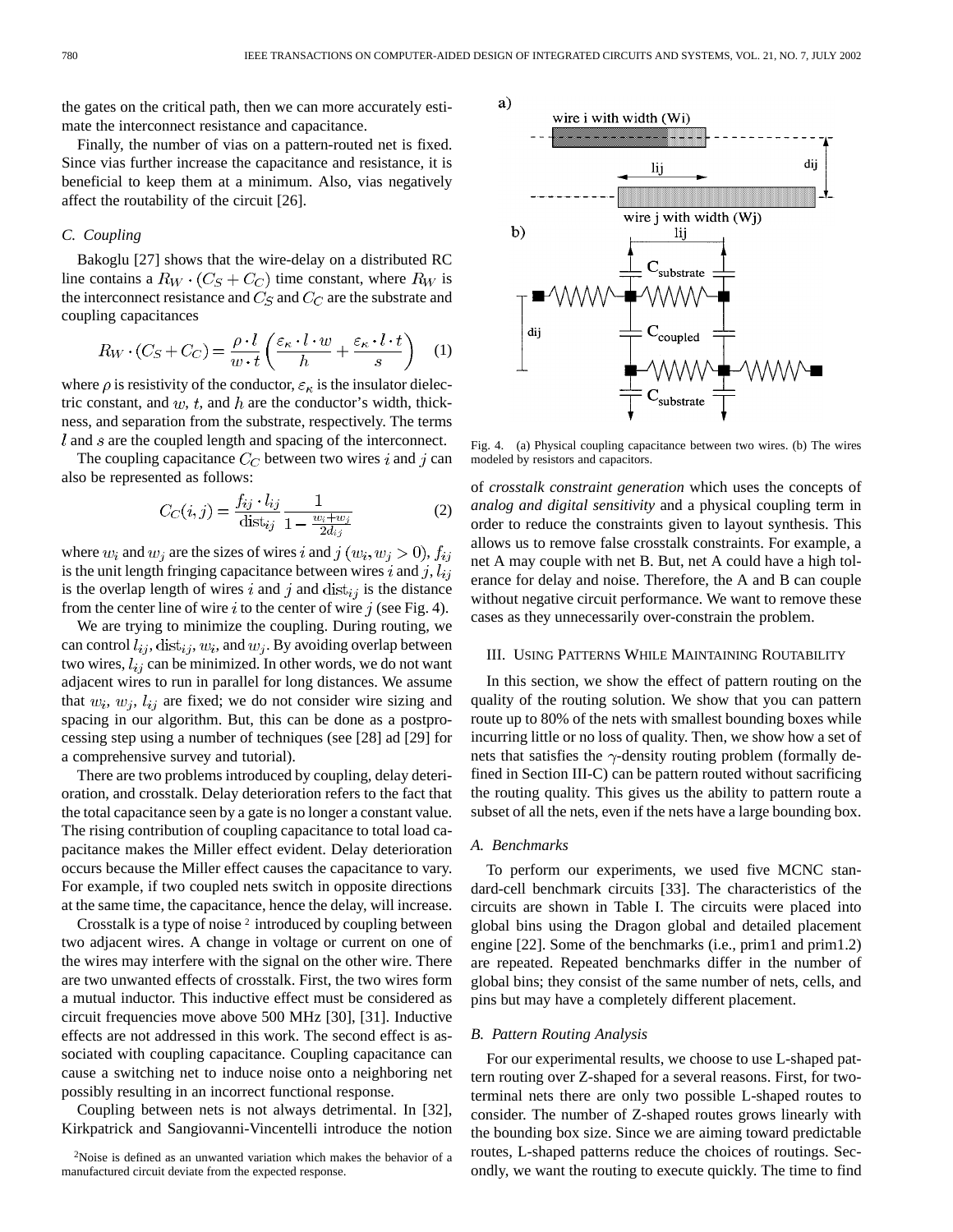TABLE I BENCHMARK CIRCUIT INFORMATION

| Data     | Num   | Num   | Num   | Global        |  |  |
|----------|-------|-------|-------|---------------|--|--|
| file     | Cells | Nets  | Pins  | Bins          |  |  |
| prim1    | 833   | 1156  | 3303  | 8 X 16        |  |  |
| prim1.2  | 833   | 1156  | 3303  | 16 X 16       |  |  |
| prim2    | 3014  | 3671  | 12014 | 8 X 16        |  |  |
| prim2.2  | 3014  | 3671  | 12014 | 32 X 32       |  |  |
| avqs     | 21584 | 30038 | 84081 | 30 X 80       |  |  |
| avqs.2   | 21584 | 30038 | 84081 | 80 X 80       |  |  |
| biomed   | 6417  | 7052  | 22253 | $X$ 40<br>20  |  |  |
| biomed.2 | 6417  | 7052  | 22253 | 40 X 40       |  |  |
| struct   | 1888  | 1920  | 5407  | 20<br>X<br>16 |  |  |

the congestion of the routes is  $O(|P|)$ , whereas the Z-shaped routes is  $O(|A|)$ . Theorem 3.1 states the  $|P| \leq |A|$ .

We comment on a few observations. Even though pure maze routing has the greatest freedom in terms of finding the least congested solution, the overall algorithm is a heuristic, therefore it is not guaranteed to find the optimal solution. The tradeoff between fast routing time and reduced number of routings (better predictability) favors L-shaped routing. Therefore, we will exclusively use L-shaped routing for all of our pattern routing experiments.

Our experiments focused on determining which nets we can pattern route while incurring little to no congestion penalty. Our first heuristic (referred to as the largest first pattern route (LFPR) heuristic) splits the multiterminal nets into two terminal nets and sorts them from largest bounding box to smallest bounding box. Then, we pattern routed the  $x\%$  largest nets while maze routing the rest of the nets. The pattern routed nets were not rerouted during the rip and reroute phase. As shown in Table II, pattern routing large nets gives unfavorable overflow results. If you pattern route only the largest 5% of the nets, your overflow increases more than two-fold over maze routing every net. A similar trend occurs as you increase the pattern route percentage. Pattern routing only 20% of the nets results in an overflow over four times the 0% overflow. (Note, the 0% pattern route is exactly equivalent to maze routing every net; the rip and reroute stage will consider every net.)

The smallest first pattern route (SFPR) heuristic gives more encouraging results. This heuristic is similar to LFPR except here we sort the two terminal nets from smallest to largest. Thus, an SFPR of 5% will pattern route the smallest 5% of the nets. Referring to Table III, we can see that we can pattern route up to 80% of the nets with only a small increase in overflow. In fact, pattern routing the small nets actually leads to better overflow results! These results add validity to our previous statement that pattern routing can lead the maze router to better overflow solution.

This SFPR heuristic results may seem surprising. Looking at Table IV, you can see the percentage of the total route length that the smallest  $x\%$  of the nets comprises. Even when you pattern route the smallest 90% of the nets, the route length of these small nets is, on average, only 58.32% of the total route length. This means that the remaining 10% of the nets that are maze routed are much longer than the short nets. This allows the maze router enough freedom to find a good routing, even when

TABLE II CONGESTION DATA FOR LARGEST FIRST-PATTERN ROUTE HEURISTIC. 0% IS THE BASE CASE CONGESTION. THE REMAINING RESULTS TAKE THE CONGESTION AND SUBTRACT THE BASE CASE CONGESTION. SO 40 (AS IN PRIM1 AT 5%) MEANS A TOTAL CONGESTION OF  $165+40=205$ 

| Datafile | 0%  | 5%  | 10%  | 15%  | 20%  |
|----------|-----|-----|------|------|------|
| prim1    | 165 | 40  | 64   | 82   | 91   |
| prim1.2  | 121 | 46  | 79   | 88   | 99   |
| prim2    | 112 | 26  | 71   | 101  | 190  |
| prim2.2  | 35  | -3  | 44   | 69   | 142  |
| avqs     | 63  | 224 | 384  | 414  | 464  |
| avgs.2   | 18  | 394 | 575  | 670  | 730  |
| biomed   | 25  | 43  | 269  | 366  | 386  |
| biomed.2 | 47  | -5  | 238  | 363  | 408  |
| struct   | 74  | 120 | 182  | 228  | 252  |
| total    | 660 | 885 | 1906 | 2381 | 2762 |

#### TABLE III

CONGESTION DATA FOR SMALLEST FIRST-PATTERN ROUTE HEURISTIC. 0% IS THE BASE CASE CONGESTION. THE REMAINING RESULTS TAKE THE CONGESTION AND SUBTRACT THE BASE CASE CONGESTION. A NEGATIVE RESULT MEANS THAT THE CURRENT CONGESTION IS BETTER THAN

THE BASE CONGESTION

| Datafile | 0%  | 50%   | 60% | 70% | 80% | 90%   |
|----------|-----|-------|-----|-----|-----|-------|
| prim1    | 165 | -4    | 0   | -2  | -3  | 6     |
| prim1.2  | 121 | o     | -3  | 11  | 9   | 5     |
| prim2    | 112 | 1     |     | -1  | 4   | 28    |
| prim2.2  | 35  | -1    | -4  | -5  | -4  | $-14$ |
| avqs     | 63  | $-14$ | -5  | 6   | 15  | 27    |
| avgs.2   | 18  |       | -3  | 12  | 0   | 6     |
| biomed   | 25  | 0     | -2  | -1  | 0   | 5     |
| biomed.2 | 47  | o     | -3  | -2  | 4   | 9     |
| struct   | 74  | -3    | 6   | 13  | 32  | 52    |
| total    | 660 | -14   | -13 | 31  | 57  | 124   |

90% of the nets are fixed. This gives some insight as to why the LFPR heuristic does not work. If you fix the long nets to a pattern, you greatly reduce the routing freedom that the maze router needs to produce a good route. Since the small nets are close in physical proximity, there are limited number of routes that these nets could take. Therefore, the maze router may find a less congested solution, but due to the small number of feasible routes, the pattern route solution will not significantly vary from the best (i.e., maze-routed) solution. Additionally, small nets are often entirely located within a congested region. In this case, any shortest length path will be essentially equivalent in terms of overflow minimization. Since there is no quality improvement using maze routing, the pattern route is preferable due to its faster run time and predictability.

We have shown that you can pattern route up to 80% of the nets with small bounding boxes. Unfortunately, you cannot do pattern routing on nets with large bounding boxes using the LFPR heuristic without suffering a huge loss in the quality of solution. Now, we will show that any set of  $\gamma$ -density nets can be pattern routed without degrading the solution quality. This allows us to pattern route the nets with large bounding boxes.

# *C. -Density Routing*

The  $\gamma$ -density ( $\gamma$ -d) routing problem tries to find a one-bend routing of two-terminal nets such that the routing demand of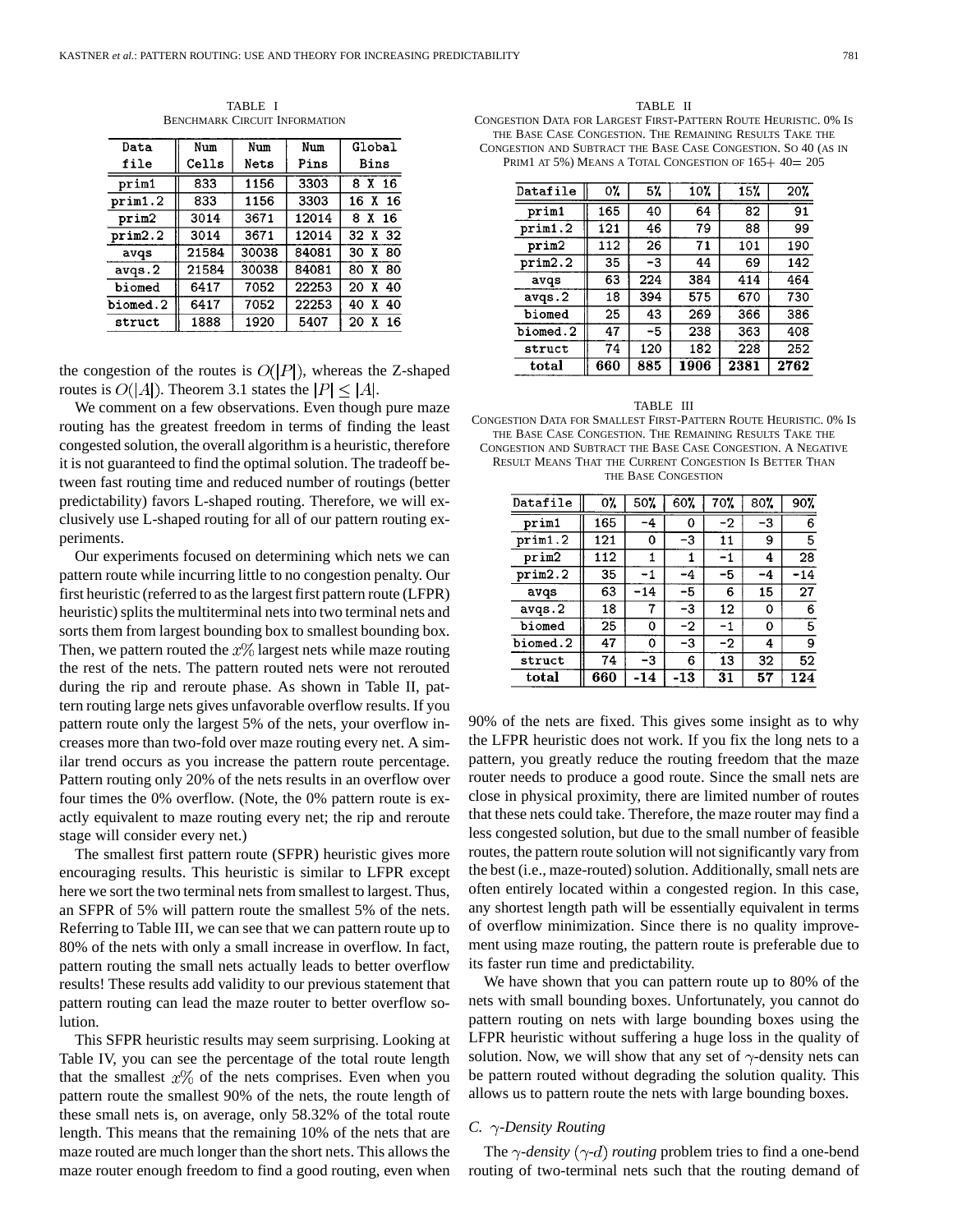TABLE IV PERCENTAGE OF ROUTE LENGTH USED BY SFPR NETS. FOR EXAMPLE, WHEN YOU PATTERN ROUTE THE 10% SMALLEST NETS IN PRIM1, THE ROUTE LENGTH OF THOSE NETS IS ONLY 5.75% OF THE TOTAL ROUTE LENGTH

| Datafile | 10% | 20%  | 30%  | 50%  | 80%  | 90%  |
|----------|-----|------|------|------|------|------|
| prim1    | 5.8 | 11.5 | 17.3 | 28.5 | 50.7 | 64.1 |
| prim1.2  | 5.6 | 11.2 | 16.9 | 28.1 | 54.7 | 69.4 |
| prim2    | 6.3 | 12.6 | 19.0 | 31.6 | 52.2 | 65.2 |
| prim2.2  | 3.7 | 7.4  | 11.1 | 18.5 | 41.0 | 54.7 |
| avqs     | 2.8 | 5.5  | 8.3  | 13.9 | 32.8 | 49.1 |
| avgs.2   | 3.6 | 7.2  | 10.9 | 18.1 | 36.6 | 50.5 |
| biomed   | 3.6 | 7.3  | 10.9 | 18.1 | 40.8 | 54.8 |
| biomed.2 | 2.9 | 6.0  | 9.0  | 14.9 | 36.3 | 45.0 |
| struct   | 3.3 | 6.6  | 9.9  | 21.9 | 52.3 | 67.1 |
| avg      | 4.2 | 8.4  | 12.6 | 21.5 | 44.1 | 58.3 |

every bin edge is less than  $\gamma$ . Let us define the  $\gamma$ -density routing problem formally.

- 1) Given a set of two-terminal nets N, a grid graph  $G(V, E)$ , and an integer  $\gamma$ .
- 2) Does there exist a one-bend routing for every net  $i \in N$ such that  $d_e \leq \gamma$  for every edge  $e \in E$ ?

In Table V, we show that pattern routing on a set of one-dimensional (1-D) or 2-D routable nets does not affect the overall routing solution quality. Since we are trying to show that nets with large bounding boxes can be pattern routed, we used a heuristic that focused on finding such nets. Like the LFPR heuristic, we sort the nets from largest to smallest bounding box. Then, we assign an upper or lower routing to the nets so that they can be  $\gamma$ -d routed. Therefore, some of the largest nets are always in the set of  $\gamma$ -d nets. Table V also shows the overflow results when we pattern route a set of 1-D, 2-D, 3-D, 4-D, and 5-D nets. Notice that some circuits allow up to 5-D routing without loss of quality. This highly depends on the number of nets and number of bins in the benchmark. For example, avqs is a large benchmark and the nets in the 3-D routing only account for 17.7% of the total routing. Compare this to prim1.2 where the nets of the 3-d routing are 35.5% of the total routing. Notice that 1-D routing does not hurt the solution quality for all but three benchmark (here avqs seems to be an anomaly since the 2-D, 3-D, and 4-D routings show no degradation of the overall routing quality). We believe that as the capacity of the edges grows larger, the allowable density (value of  $\gamma$ ) can increase while maintaining similar routability.

# IV. USING PATTERNS TO REDUCE COUPLING

In Section III, we showed that it is possible to use L-shaped patterns to routes some nets without affecting the quality of the routing solution. By pattern routing the nets, we reduce their interconnect delay (since the wirelength is minimal). But, coupling is also an important component of delay that must be considered. Therefore, we need methods to reduce the coupling between nets. In this section, we present some theoretical aspects to reduce coupling between nets and introduce some algorithms to implement this theory. The ideas that we introduce provide a framework from which more complex algorithms and methods can be derived. We discuss some possible derivations to both the global and detailed routing problems.

TABLE V OVERFLOW INFORMATION FOR PATTERN ROUTING A SET OF  $\gamma$  -d NETS.  $\gamma$ IS VARIED FROM 1—5. THE BASE CASE IS THE TOTAL OVERFLOW WITH PURE MAZE ROUTING. THE NEXT COLUMNS ARE CURRENT OVERFLOW—BASE CASE.ALOWER VALUE MEANS BETTER OVERFLOW, HENCE A BETTER SOLUTION

| Datafile | base | 1-d  | $2-d$ | $3-d$ | 4-d  | 5-d            |
|----------|------|------|-------|-------|------|----------------|
| prim1    | 165  | $-2$ | 5     | -5    | $-7$ | $-7$           |
| prim1.2  | 121  | 0    | 6     | 6     | 3    | $\mathbf{3}$   |
| prim2    | 112  | 0    | -4    | 4     | -3   | $\overline{2}$ |
| prim2.2  | 35   | 8    | $-2$  | 0     | -6   | $\overline{2}$ |
| avqs     | 63   | 10   | $-16$ | -3    | -7   | -6             |
| avgs.2   | 18   | -13  | -2    | 6     | -4   | 22             |
| biomed   | 25   | $-2$ | -1    | 4     | -5   |                |
| biomed.2 | 47   | -6   | 2     | -4    | 11   | 6              |
| struct   | 74   | 6    | 10    | 10    | 10   | 10             |
| total    | 660  | 1    | -2    | 18    | -8   | 33             |

#### *A. Coupling-Free Routing*

Every route consists of horizontal and/or vertical line segments. We say two wires *couple* if the line segments forming them are closer than  $d$  units for more than  $l$  units. Two line segments *intersect* if they have at least one point in common and *overlap* if they have more than one point in common.

For a given set of nets  $S = \{n_i = \{(x_{1i}, y_{1i}), (x_{2i}, y_{2i})\}\}\$  $1 \leq i \leq |S|$ , a (single-bend) layout of S is coupling-free if there are no two routes that run in parallel at a distance equal to or closer than s units for more than  $l$  continuous units. Examples of coupled and noncoupled layouts are given in Fig. 6. Given a set of two-terminal nets, the problem of obtaining a coupling-free routing of nets is called the *coupling-free routing problem* (CFR problem). A more complex formulation to decide coupling can be substituted in lieu of our coupling-free definition. For example, we can use a complex coupling equation, e.g., (2), and define two nets as coupling-free if they have a coupling capacitance less than some threshold value. The theory and equations we present will hold for any pairwise definition of coupling.3 Additionally, it is straightforward to extend the formulation to consider the cumulative coupling effect caused by multiple neighboring nets. Consider the situation in Fig. 5. When considered separately, the lower-L routing of two nets A and B do not couple with upper-L routing of Net C. But, when both A and B are routed in a lower-L the additive effect of the coupling causes a coupling violation for the upper-L routing of C. We will explain how to handle such cases. Unfortunately, by considering these cases, the complexity of the problem substantially increases.4

We consider routing only a subset of nets for a few reasons. First, by routing a subset of the critical nets as patterns, we guarantee that the nets have the minimum wirelength, which reduces the interconnect delay of the nets so that the timing constraints can be met. The remaining critical nets can be routed using other more general coupling aware routing techniques, e.g., maze routing that considers coupling and timing as in [34]. We are presenting a fundamental algorithm with polynomial

<sup>3</sup>Note: the runtime may increase due to increased complexity of coupling calculation.

<sup>4</sup>We go from solving 2-SAT to solving the general SAT problem, which is NP-complete.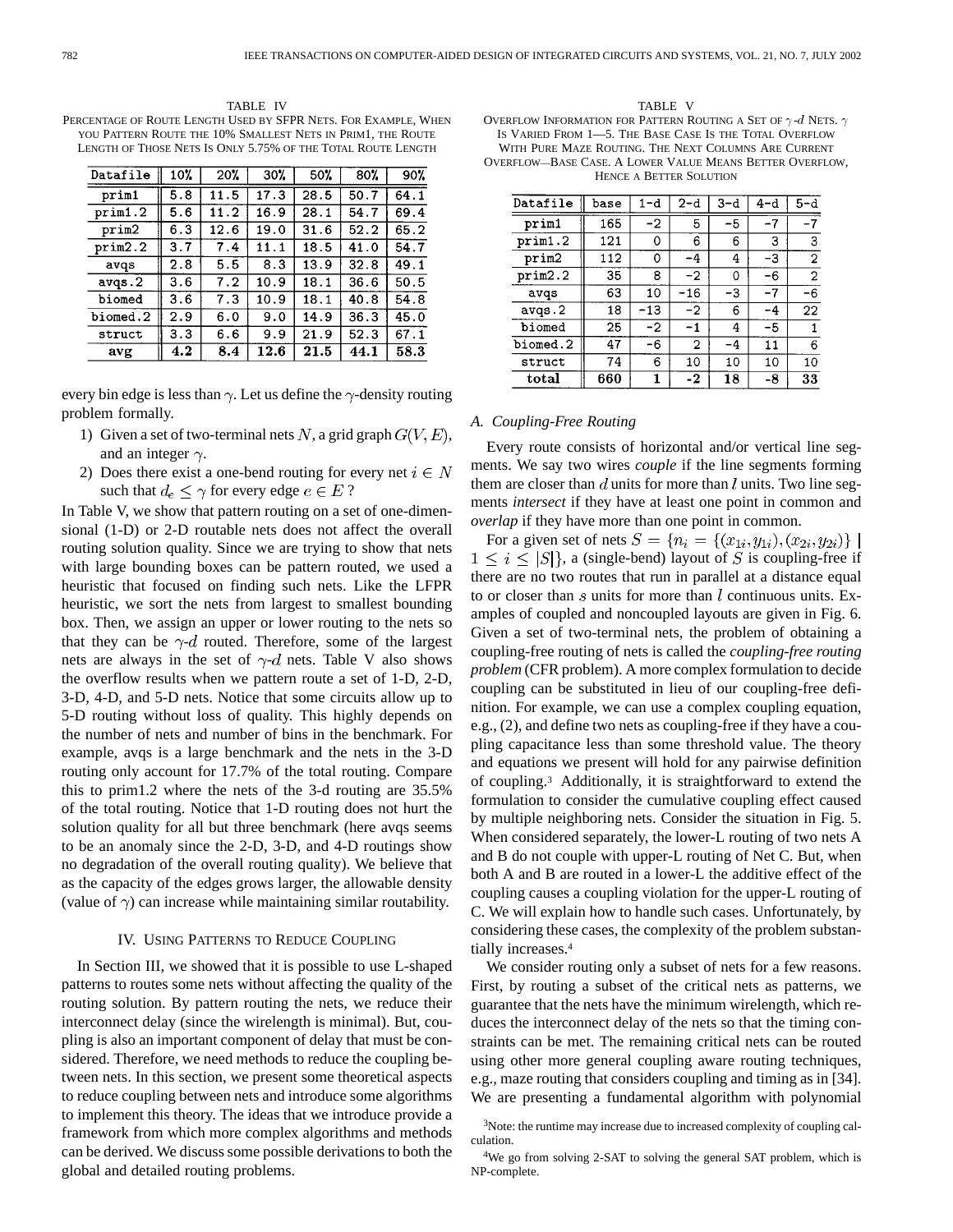

Fig. 5. The combination of two routings cause a noncoupling-free layout.



Fig. 6. (a) Coupling-free routings. (b) Noncoupling-free routings.

runtime and basic theoretical properties. Additional heuristics can easily be added onto this algorithm to increase its application. We believe that a solid framework with fundamental properties is needed for every heuristic [35]; this paper presents a basic coupling algorithm to which heuristic extensions can be added. Now, we discuss some possible applications and extensions that may be added to our base algorithm.

As very large scale integration (VLSI) fabrication technology progresses, more routing layers become available. Therefore, we can afford to set aside *preferred layers* for critical nets. A preferred layer usually has a lower wiring resistance due to position of the layer (lower layers have lower resistance) and width of the wires on that layer (large wire widths have lower resistance). Power, ground, and clock nets are already routed on preferred layers. We propose using the preferred layers for routing critical nets. Critical nets are allotted very little slack in order to meet timing constraints. Since interconnect is becoming a dominate factor in delay of a circuit and coupling plays are large role in interconnect delay, these nets should be routed in order to minimize coupling and wirelength. Therefore, we can use notion of coupling-free routing to provide a detailed routing for the critical nets. Since the nets are routed with at most one bend, they have minimum wirelength. In addition, coupling-free routing minimizes the coupling of the routed nets. Combining these two factors, we have a routing of the critical nets with minimal interconnect delay. After we have a coupling-free layout, noncritical nets can be routed, using any type of routing method, e.g., maze routing, on the preferred layers to maximize routing resources. Additionally, we can consider all minimum length routes, e.g., z-shapes. It is possible to extend our algorithms to consider z-shapes, though this extension creates a dramatic increase in complexity.5

Many single-layer routing algorithms have been suggested. Liao *et al.* [36] propose density routing or maze routing to perform this task. A more recent paper by Lin and Ro [37] improves on the work by Liao *et al.* They employ a two step process. First, they find a planar set of single-bend nets without considering coupling. Then, they use a method based on rubberband equivalent to find a routing for the remaining nets. CFR can easily be incorporated into the first stage of Lin and Ro's algorithm to obtain a planar layout that is coupling-free.

Generally, coupling at the global routing stage is hard to determine. A global route is not exact. Therefore, a net could possibly couple with every net that is routed in the same global bin. But, the net will only couple with its immediate neighbors.<sup>6</sup> Ultimately, track assignment (which can be done at the global or detailed routing stage) determines the coupling. Additionally, the detailed router will often make local changes which can affect the coupling of nets [38]. But, the detailed router can only make local changes, therefore considering coupling at the global stage, even if it is not exact, is beneficial as it can provide a way to make large scale changes to a layout that otherwise cannot be done at the detailed level. If we have coupling-free layout at the global stage, then the layout will remain coupling-free at the detailed stage. Therefore, we can use CFR at the global routing stage to reduce coupling for the detailed router. This is similar to wire planning; we are trying to find a general area for the net's routing. Then, the detailed router can consider more exact coupling while making track changes, locally permuting the wiring (adding additional bends) and changing the spacing between wires as in [39]. Additionally, we could "freeze" the routings at the detailed level to insure that they remain coupling-free.

Next, we propose an exact algorithm for determining if a set of nets can be a coupling-free routing. Then, we describe a couple heuristics for solving the *maximum coupling-free layout problem* — the maximum number of nets that can be laid out in a coupling-free fashion.

# *B. The Coupling-Free Routing Decision Problem*

Given a set of two-terminal nets  $S$ , is there a single-bend routing for every net in  $S$  such that no two routings couple? That is, do there exist any routes that run in parallel at a distance equal to or closer than  $s$  units for more than  $l$  continuous units?

We solve the coupling-free routing decision problem by transforming it into an instance of the 2-satisfiability (2-SAT) problem.

**The 2-Satisfiability Problem:** Given a set  $U$  of variables, a collection C of clauses such that each clause  $c \in C$  has  $|c| = 2$ . Is there a satisfying truth assignment for  $U$ ?

The 2-SAT problem can be solved in  $O(|U|)$  time [40].

In order to transform an instance of CFR decision problem to 2-SAT, we assign a boolean variable to each net. Without loss of generality, we say if net A has an upper-L route if its variable is true  $(x_A)$  and a lower-L route if its variable is false  $(\overline{x_A})$ . A routing of a net may *force* a routing of another net. For example, assume net A is routed in an upper-L. If the upper-L routing

<sup>6</sup>Theoretically, a net couples with every net on the chip. But, the neighboring nets act as a shield which makes the coupling capacitance seen by the other nets minimal.

<sup>5</sup>Once again, the formulation goes from 2-SAT to the general SAT problem.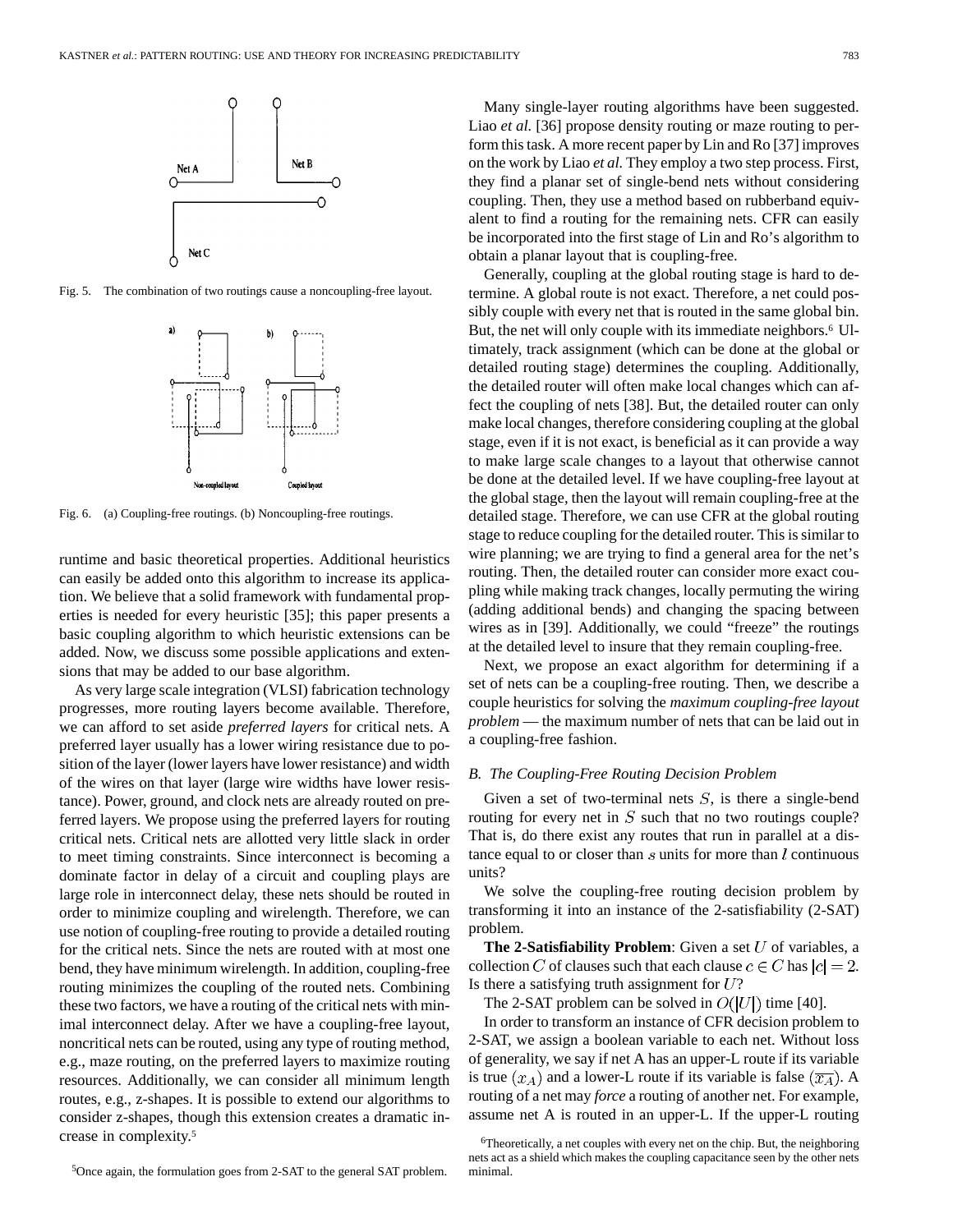

Fig. 7. Examples of the ten interactions for the coupling-free routing problem. The solid points and lines correspond to net A. The dotted lines and circles correspond to the the bounding box and terminals of net B, respectively.

of A  $(x_A)$  couples with the lower-L routing of B  $(\overline{x_B})$ , then net B must be routed as an upper-L to avoid coupling. Hence  $x_A$  forces  $x_B$ . With respect to two nets A and B, there are ten possible forcing interactions between these nets.

- 1) A and B are independent. Either layout for each net does not directly influence the layout for the other.
- 2) A and B cannot be couple-free routed.
- 3) The lower-L routing for A forces the upper-L routing for B. However, the upper-L routing for A does not influence the routing of B. The next three cases are similar.
- 4) The lower-L routing of A forces the lower-L routing of B.
- 5) The upper-L routing of A forces the upper-L routing of B.
- 6) The upper-L routing of A forces the lower-L routing of B.
- 7) The lower-L routing of A forces a lower-L routing of B. Also, the upper-L routing of A forces an upper-L routing of B. The next three cases are similar to this case.
- 8) Lower-L of A forces lower-L of B; Upper-L of A forces lower-L of B.
- 9) Lower-L of A forces upper-L of B; Upper-L of A forces upper-L of B.
- 10) Lower-L of A forces upper-L of B; Upper-L of A forces lower-L of B.

Examples of all of these cases are given in Fig. 7. The algorithm proceeds as follows.

**Stage 1**: Consider the  $(|S|(|S|-1)/2)$  interactions where S is the set of nets under consideration. If two nets cannot be couple-free routed (corresponding to interaction 2), the algorithm terminates and returns FALSE. For each pair of nets,  $i$ and j, we determine the interaction between  $n_i$  and  $n_j$ . Using this information, we can determine which wires are forced. **Stage 2**: The constraint information must be encoded into boolean expression with these properties:

- 1) It is in conjunctive normal form (CNF) (see [41])
- 2) It contains at most two literals per clause
- 3) It is satisfiable if and only if the corresponding wire set can be laid out (without coupling) in a single bend fashion.

Each of the ten interactions can be encapsulated as a binary relation.

- 1) A and B are independent. No encoding
- 2) A and B can not be couple-free routed. No encoding, the algorithm will terminate and return FALSE if this case is found.
- 3) The lower-L routing for A forces the upper-L routing for B. Encoded as  $(x_A \vee x_B)$
- 4) The lower-L routing of A forces the lower-L routing of B. Encoded as  $(x_A \vee \overline{x_B})$
- 5) The upper-L routing of A forces the upper-L routing of B. Encoded as  $(\overline{x_A} \vee x_B)$
- 6) The upper-L routing of A forces the lower-L routing of B. Encoded as  $(\overline{x_A} \vee \overline{x_B})$
- 7) The lower-L routing of A forces a lower-L routing of B. Also, the upper-L routing of A forces an upper-L routing of B. Encoded as  $(x_A \vee \overline{x_B}) \wedge (\overline{x_A} \vee x_B)$
- 8) Lower-L of A forces lower-L of B; Upper-L of A forces lower-L of B. Encoded as  $(x_A \vee \overline{x_B}) \wedge (\overline{x_A} \vee$  $\overline{x_B})$
- 9) Lower-L of A forces upper-L of B; Upper-L of A forces upper-L of B. Encoded as  $(x_A \vee x_B) \wedge (\overline{x_A} \vee$  $x_B$ )
- 10) Lower-L of A forces upper-L of B; Upper-L of A forces lower-L of B. Encoded as  $(x_A \vee x_B) \wedge (\overline{x_A} \vee$  $\overline{x_B}$ )

For each forced wire A, if the wire is forced to an upper-L route, this is encoded as  $x_A$ ; if the wire is forced to a lower-L route, this is encoded as  $\overline{x_A}$ .

Every net *n* is given a boolean variable. Therefore,  $|U| =$ |S|. The entire set of  $(|S|(|S|-1)/2)$  interaction relations are encoded as specified. Each of these relations becomes a clause in the 2-SAT instance.

*Lemma 1:*  $|C| = O(|S|^2)$ .

*Proof 1:* Since there are at most two relations per interactions,  $|C| \leq |S| (|S| - 1)$ .  $\Box$ 

The 2-SAT instance is obtained by letting each net  $n$  be a boolean variable  $\in U$ . The set of clauses C are the encoded net interactions.

*Theorem 2:* The coupling-free routing decision problem can be solved in  $O(|S|^2)$  time.

*Proof 2:* The CFRDP  $\propto$  2-SAT in  $O(|S|^2)$  time. An instance of 2-SAT can be solved in linear time. Therefore, we can solve the coupling-free routing decision problem in  $O(|S|^2)$ time.  $\Box$ 

If we want to consider the cumulative effect of coupling between a set of nets, we can add additional clauses to the 2-SAT formulation we have just described. First, we must identify the set of nets that cumulatively cause a coupling violation as in Fig. 5. For each case, we add an additional clauses and variables. The clauses added will have a cardinality greater than 2, i.e., we will no longer have a 2-SAT formulation. For the example in Fig. 5, we add two additional clauses  $c_1$  and  $c_2$  and one additional variable  $x_D$  as follows:  $c_1 = (x_A \vee x_B \vee x_D), c_2 =$  $(\overline{x_D} \vee \overline{x_C})$ . The new variable  $x_D$  indicates if both nets A and B are routed in a lower-L fashion. If that is the case, clause  $c_2$ forces net C to be routed as a lower-L to avoid the joint coupling effect. The additional clauses and variables for other cases can be derived in a similar manner.

#### *C. Implication Graph*

In this section, we show how an instance of the CFR problem is transformable into an *implication graph*. Then, we define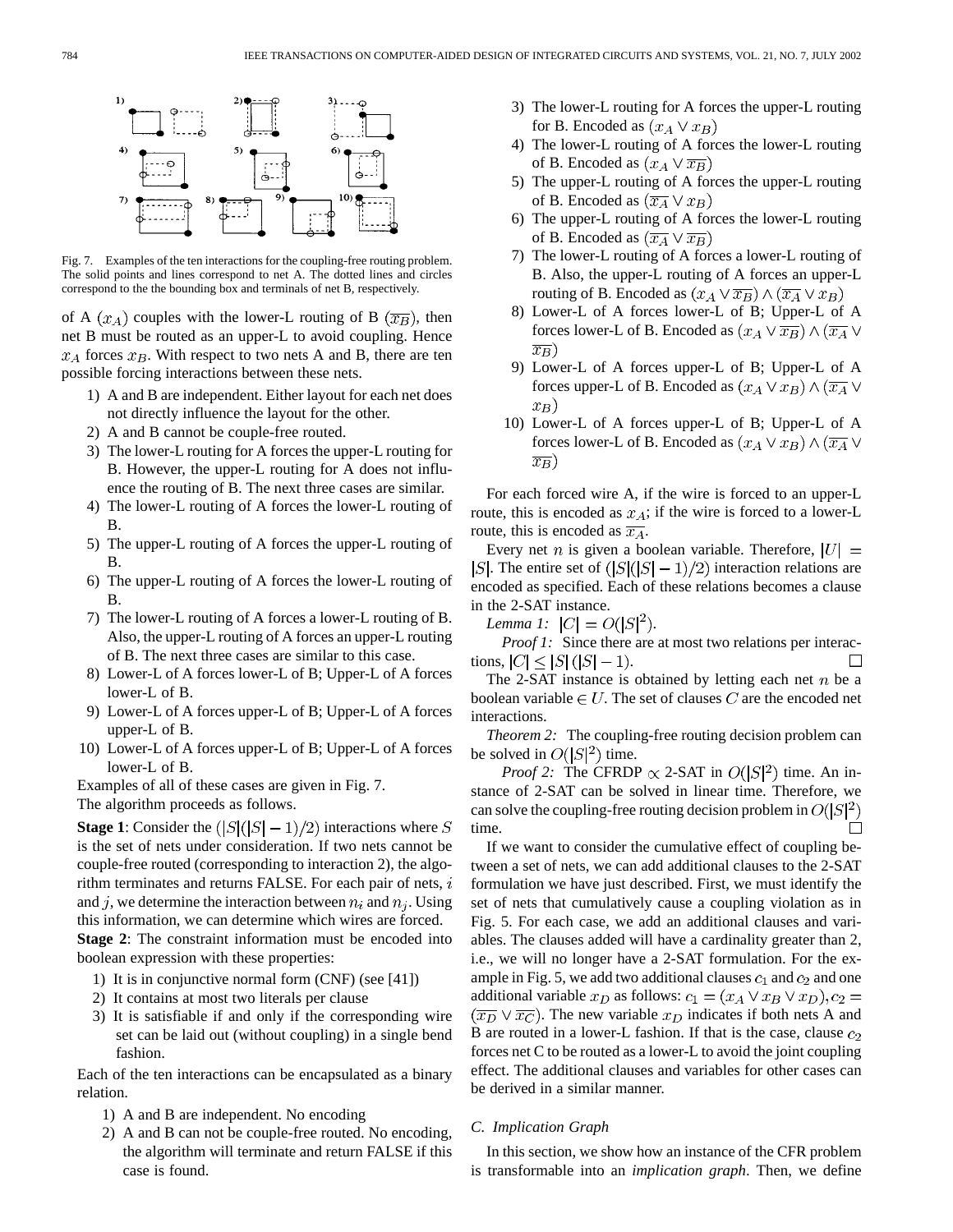some properties associated with the implication graph. We can utilize the properties of the implication graph to solve the CFR problem.

#### *D.* 2-SAT  $\propto$  *Implication Graph*

First, we show how an instance of 2-SAT is transformable into an implication graph. In Section IV, we show how to transform an instance of the CFR problem to an instance of 2-SAT. Since CFR  $\propto$  2-SAT  $\propto$  implication graph, CFR  $\propto$  implication graph. The multistep transformation allows us to elegantly prove many properties associated with the implication graph. But, we will also show how to directly transform the CFR problem to an implication graph.

Let  $C = C_i(x_i \vee y_i)$  be an instance of 2-SAT, where  $x_i, y_i$  are literals over  $u_1, \ldots, u_n \in U$ . We want to know when SAT(C) is true. Define a digraph  $G = (V, E)$  by letting V be the set of literals and  $(x, y) \in E$  if and only if  $\overline{x} \vee y$  is one of the clauses. Recall that  $\overline{x} \vee y$  is equivalent to  $x \Rightarrow y$  (implication). We can assume there is no clause of the form  $x \Rightarrow x$  since that is always true. Finally, note that  $x \Rightarrow \cdots \Rightarrow y$  implies  $x \Rightarrow y$ .

*Theorem 3:* If there is a cycle in G containing both x and  $\overline{x}$ for all  $x \in V$ , C is not SAT.

*Proof 3:* The reason is that if  $x \Rightarrow \overline{x}$ , then x must be false. But since there is a cycle  $\overline{x} \Rightarrow x$  which means x must be true. We have a contradiction. Therefore, C is SAT iff  $G$  does not contain any cycles including x and  $\overline{x}$  for any literal x.

We call the digraph  $G$  an implication graph since it models the implications between the literals.

#### *E. Coupling-Free Routing Implication Graph*

Now we show how the CFR problem is directly transformable into an implication graph.

Given a set of nets  $N$ . The implication graph is a directed graph (digraph)  $G_{\text{imp}}(V, E)$ . Let every vertex  $v \in V$  correspond an upper-L routing and lower-L routing of each net  $n \in$ R. Therefore,  $|V| = 2 \times |N|$ . Then,  $(x, y) \in E$  if and only if x forces y or, equivalently,  $x \Rightarrow y$ . We call this an implication.

*Theorem 4:* If there is an implication  $x_A \Rightarrow x_B$ , there is contrapositive implication  $\overline{x_B} \Rightarrow \overline{x_A}$ .

*Proof 4:* Since  $x_A \Rightarrow x_B$ , the upper-L routing of  $x_A$  must couple the lower-L routing of  $x_B$ . Therefore, a lower-L routing of net B  $(\overline{x_B})$  will force a lower-L routing of net A  $(\overline{x_A})$ .  $\Box$ 

*Theorem 5:* Given a set of nets  $N$ , the construction of the corresponding implication graph takes running time  $O(|N|^2)$ .

*Proof 5:* First, we must determine the forcing interactions between every net. There are  $(|N|(|N|-1)/2)$  possible interactions. Determining whether coupling exists in each interaction take  $O(1)$  time. Therefore, it takes  $O(|N|^2)$  time to determine the interactions. The number of vertices in the implication graph is exactly  $2|N|$ . The maximum number of edges is

$$
\binom{2|N|}{2} = O(|N|^2).
$$

The forcing interactions determine whether or not an edge exist. This requires a simple  $O(1)$  lookup into an interaction table. Adding up the complexities gives us the runtime of  $O(|N|^2)$ .  $\square$ 



Fig. 8. (a) The layout of nets A, B, and C. (b) The implications of the nets. (c) The implication graph.  $x_i$  indicates an upper-L routing of net i. The implication graph does not have any cycles containing  $x_i$  and  $\overline{x_i}$ ,  $i \in A, B, C$ ; therefore, the nets are coupling-free routable.

*Lemma 2:* Consider a set of nets  $N$  and its corresponding implication graph  $G$ . If there is a cycle in  $G$  containing  $x_i$  and  $\overline{x_i}$  where  $i \in N$ , then the nets N are not couple-free routable.

*Proof 2:* This is a direct consequence of Theorem 4.1. This should not be surprising since we can transform the CFR problem into 2-SAT.  $\Box$ 

*Lemma 3:* Given a set of nets N, there is an  $O(|V||E|)$  algorithm to determine if these nets are coupling-free routable.

*Proof 3:* Theorem 5 says that an implication graph is created in  $O(|N|^2)$  time. According to Lemma 2, if we find a cycle containing  $x_i$  and  $\overline{x_i}$  the nets N are not coupling-free routable. We can look for these cycles by doing a depth-first search from every vertex. If there is a path from  $x_i$  to  $\overline{x_i}$  and a path from  $\overline{x_i}$  to  $x_i$ , there is a cycle containing  $x_i$  and  $\overline{x_i}$ . We can do this for every vertex in  $O(|V||E|)$ .  $O(|N|^2) \leq O(|V||E|)$ . Therefore, we can determine if the nets are coupling-free routable in  $O(|V||E|)$ .  $\Box$ 

For each implication case, up to two clauses are added to 2-SAT in the transformation. These clauses correspond directly to edges in the implication digraph. Fig. 8 shows a simple example for three nets. Focusing on nets A and B, we see that an upper-L routing of net A forces a lower-L routing for net B (corresponding to case 6). Therefore, we add the clause  $(\overline{x_A} \vee \overline{x_B})$ to the 2-SAT instance. In the implication graph, we add an edge from vertex  $x_A$  to vertex  $\overline{x_B}$ . Notice that an upper-L routing of net B forces a lower-L routing of net A. This corresponds to  $x_B \Rightarrow \overline{x_A}$  which is the contrapositive of the previous statement. The other cases are similar. Notice that there are no cycles in the implication graph in Fig. 8(c). This means that these three nets can be coupling-free routed.

#### *F. Properties*

*1) Direct Forcing:* Assume that we have implication graph  $G<sub>imp</sub>(V, E)$  which is constructed from an instance of a CFR problem containing the set of nets  $N$ . Remember that every vertex in the implication graph corresponds to a routing of a net  $\in$  N. Therefore, there are two vertices per net, one vertex for the upper-L routing and one vertex for the lower-L routing. We define the routing corresponding to vertex  $v$  as  $route(v)$ . Let  $u, v \in V$  be two unique vertices. If there is a directed edge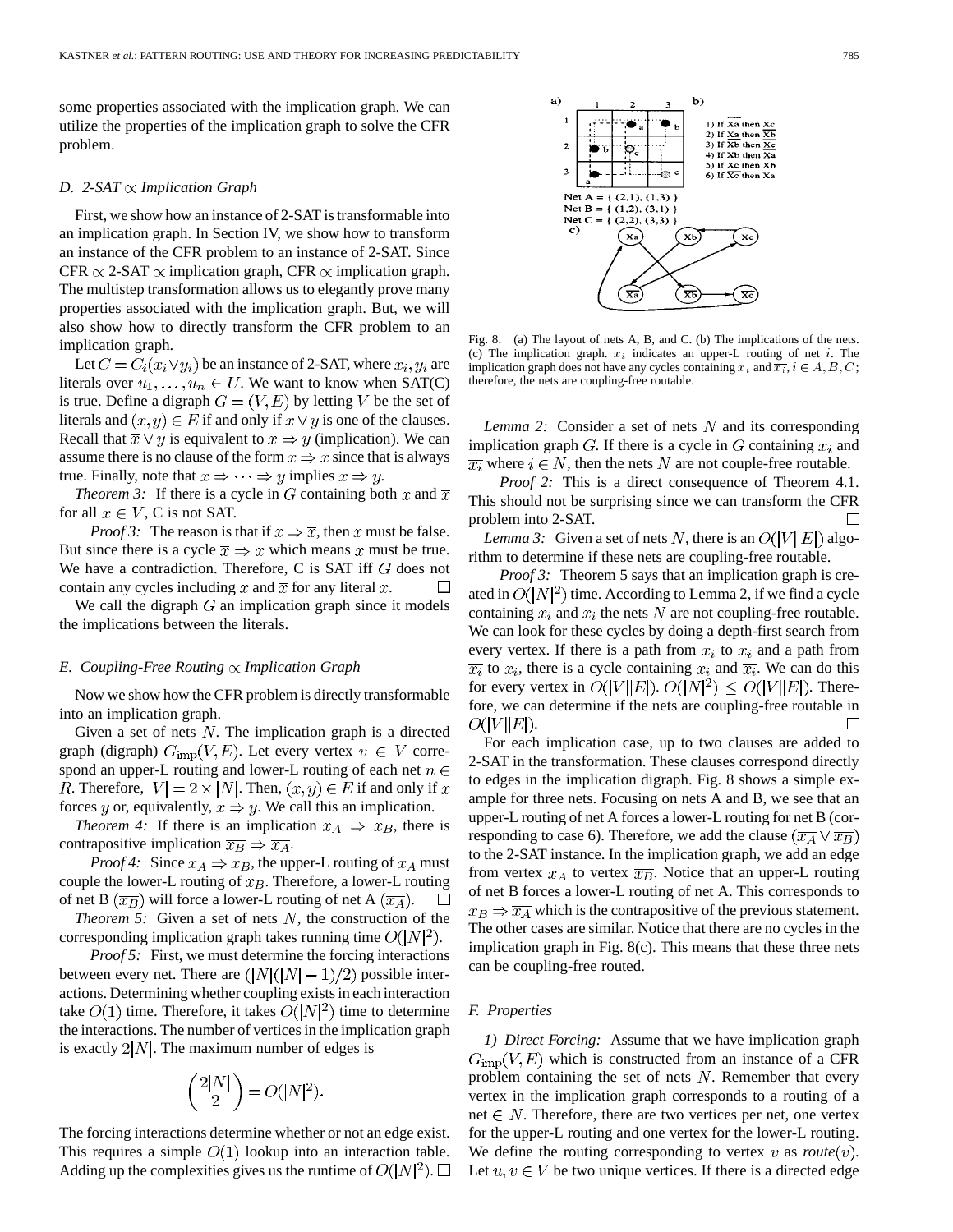

Fig. 9. (a) The layout of the nets. (b) The implication graph for routes 1, 2, 3, and 4.

 $(u, v)$ , then the route  $(u)$  forces route  $(v)$ . This is a direct consequence of the way that the implication graph is constructed.

The *outdegree* of vertex  $v$  in a digraph is the number of vertices adjacent to  $v$ . In an implication graph, the outdegree of  $v$ corresponds to the number of routings that route  $(v)$  forces. We call this a *direct forcing*.

*2) Indirect Forcing:* A routing may force a net even if it is not a direct forcing. Referring to Fig. 9, Route 1 directly forces only one route, Route 2. But, Route 2 forces Route 3 which forces Route 4. So, if we choose to route the net A in an upper-L manner (Route 1), then nets B, C, and D must be laid out as Routes 2, 3, and 4, respectively, if we want to route every net. Route 1 forces three routes even though it only directly forces Route 2. We say that Route 1 indirectly forces Routes 2, 3, and 4.

Given an implication graph  $G_{\text{imp}}(V, E)$  and vertices  $u, v \in$ V. A  $v$  *indirectly forces*  $u$  if there is a path from  $u$  to  $v$ . The number of total forcings (direct and indirect) of  $v$  is calculated by determining the number of vertices that are connected to  $v$ . A slightly modified version of depth-first search can be used to determine the number of indirect forcing in time  $O(|V|)$ .

# *G. Maximum Coupling-Free Layout*

**The Maximum Coupling-Free Layout Problem**  $(MAX-CFL)$ : Given a set of two-terminal nets  $S$  and a positive integer  $K \leq |S|$ . Is there a single-bend routing for at least  $K$  nets in  $S$  such that no two routings couple?

*Theorem 6:* The maximum coupling-free layout problem for planar layouts is NP-Complete.

*Proof 6:* We make a transformation from the MAXWIRE problem. The MAXWIRE problem is defined as finding a subset of nets T where  $T \subseteq S$  and  $|T| \geq K$  such that all the wires in  $T$  can be laid out in a single bend fashion on one layer. The MAXWIRE problem is NP-Complete [42]. By setting the coupling variables  $d = \infty$  and  $l = 0$ , we can directly transform any instance of MAXWIRE to an instance of MAX-CFL. This essentially removes any coupling restrictions from the problem.  $\Box$ 

MAX-CFL can be extended for consideration criticality. The criticality of a net can be defined in numerous ways. Most often, a net's criticality is determined by the amount of timing slack that is available to that net. Also, the length of a net can be used. If we consider criticality, MAX-CFL tries to route a subset of nets with maximum criticality. A subset with maximum criticality will not always be the subset of maximum size.

Additional routing restrictions to the MAX-CFL problem are often needed. For example, we can use MAX-CFL to find a subset of planar nets. In this case, we must slightly modify the algorithms to consider intersection between the nets. Another common routing problem allows two layers to route the nets—one for vertical segments, one for horizontal segments. In this case, we must consider overlap between the nets. The algorithms that we present next assume that there are no restrictions. With the proper simple modifications, they can consider such restrictions.

Now, we look at a few heuristics to solve the MAX-CFL problem.

*1) Greedy Algorithm:* The first and most obvious algorithm that we consider is the greedy algorithm. This algorithm chooses the most critical net and, if possible, routes the net in an upper-L or lower-L fashion. If both the upper-L and lower-L routings couple with net that has already been laid out, the current net is not laid out; the most critical remaining net is then considered. The algorithm iterates until all nets have been considered.

Algorithm 1: Maximum Coupling-Free Layout Routing Greedy Heuristic

| Given a set of nets $N$                                     |  |
|-------------------------------------------------------------|--|
| Sort N by criticality (largest $\rightarrow$ smallest)      |  |
| for each net $n \in N$                                      |  |
| <b>do</b> route <i>n</i> in upper-L or lower-L, if possible |  |
|                                                             |  |

*Theorem 7:* The maximum coupling-free routing greedy heuristic takes  $O(|N|\log|N|)$  time.

*Proof 7:* The sorting step takes  $O(|N|\log|N|)$  time. The "for" loop will complete after  $|N|$  iterations. Hence, we have  $O(|N|\log |N|)$  run time for the algorithm.  $\Box$ 

The greedy heuristic is a simple and fast method of finding a maximum coupling-free layout solution.

Of course, there are many shortcomings to this algorithm. First, the greedy nature of the algorithm may cause a critical net that couples with many other less critical nets to be routed. By not routing a critical net, you may be able to route a large number of other less critical nets which can lead to a better overall solution. A simple example of this situation is shown in Fig. 10. The greedy algorithm will place net A first. Then, it will place net B in an upper-L routing because it is the most critical unrouted net. Now, neither net C or net D can be placed since they both couple with net B. The best solution in terms of number of nets routed and total criticality routed is routing nets A, C, and D.

*2) Implication Algorithm:* We showed how to generate an implication graph from an instance of the coupling-free routing problem in Section IV-C. Now, we use some of the properties of the implication graph to create a heuristic to solve the MAX-CFL problem.

The implication algorithm tries to eliminate the bad decisions made by the greedy algorithm. It starts by determining the forcing interactions between every pair of nets. Then, it finds the nets that have a truly independent routing (either upper-L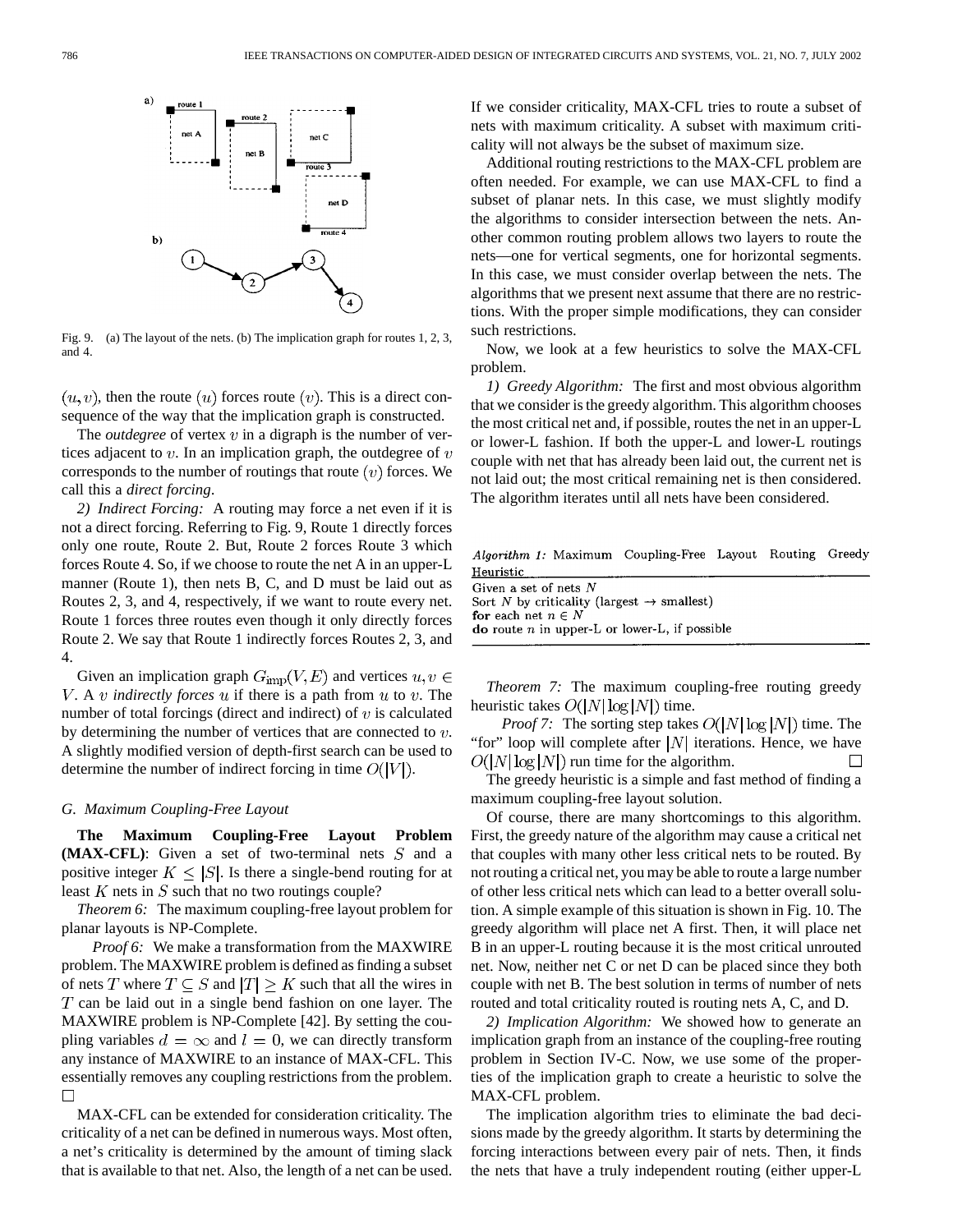

Fig. 10. An unrouted net is displayed as a dotted line; a routed net has a solid line. Assume that criticality of net  $A = 100$ ,  $B = 50$ , and  $C = D = 40$ . (a) Greedy algorithm solution. Two nets are placed with a total criticality of 150. (b) Best solution. Three nets are placed with a total criticality of 180.

or lower-L) and routes them in the appropriate manner. An independent routing is equivalent to a route that forces no other nets (corresponding to interactions 1, 3–6 from Fig. 7). If a net only forces other nets when it is routed in a lower-L (upper-L), it will be routed in an upper-L (lower-L). The upper-L situations corresponds to interactions 3 and 5 while the lower-L situations corresponds to interactions 4 and 6. Since these routings are independent, routing these nets cannot cause a situation as described in Fig. 10. The remaining nets are routed according to a function of number of nets that they directly and indirectly force. The net with lowest value according to that function is routed first, as long it does not couple with any net that is already routed. This process continues until all of the nets have been considered.

*Theorem 8:* The running time of the implication algorithm is  $O(|N|^3)$ .

*Proof 8:* According to Theorem 4.3, the construction of the implication graph takes  $O(|N|^2)$  time. There are  $O(|N|)$ vertices in the implication graph, therefore the first "for" loop has  $O(|N|)$  iterations. As stated in Theorem 5.4, the Forcings algorithm has a run time of  $O(|V| + |E|)$ . Note that  $O(|V|) =$  $O(|N|)$  and  $O(|E|) = O(|N|^2)$ . Therefore, the total run time of the "for" loop is  $O(|N|^3)$ . Sorting takes  $O(|N|\log|N|)$  time. The final "for" loop is  $O(|N|)$  time. Therefore, the algorithm requires  $O(|N|^3)$  time.

Algorithm 2: Maximum Coupling-Free Layout Routing Implication Heuristic

Given a set of nets  $N$ Create an implication graph  $G(V, E)$  $R \leftarrow \emptyset$ for each vertex  $v \in V$ do r.net  $\leftarrow$  route(v) r.num\_forcing  $\leftarrow$  Forcings(route(v))  $R \leftarrow R \cup r$ Sort R by function(direct\_forcings,indirect\_forcing) (smallest  $\rightarrow$ largest) for each routing  $r \in R$ do if r.net is unrouted and  $r$  is routable then route r

*3) Maximum 2—Satisfiability Algorithm:* In Section IV-B, we showed how to transform the coupling-free routing problem into an instance of 2-SAT. In this section, we show how one can use the well-known problem of maximum 2-satisfiability (MAX-2SAT) to solve MAX-CFL.

Given a set of boolean variables,  $U$ , a collection of clauses C such that each clause  $c \in C$  has  $|c| = 2$ , and for an integer

 $K \leq |U|$ , the *maximum 2-satisfiability (MAX-2SAT)* problem is defined as finding a truth assignment for  $U$  such that at least  $K$ clauses  $\in C$  are satisfied. MAX-2SAT is NP-complete [41].

It seems that solving the MAX-2SAT problem on a transformed 2-SAT instance of CFR would be equivalent to solving MAX-CFL. Yet there are some subtle differences between them. First, the objective of MAX-2SAT maximizes the number of satisfied clauses by finding an appropriate truth assignment to the boolean variables. But, in MAX-CFL, we wish to maximize the number of routed nets; this means that we wish to minimize the number of variables in unsatisfied clauses of the equivalent MAX-2SAT instance. These are two different objective functions.

Remember that each variable corresponds to the routing of exactly one net. If a clause is unsatisfied, then the value of the two variables in that clause are not valid. For example, assume that we have two nets, A and B, that have a coupling interaction specified by the clause  $(x_A \vee x_B)$ .<sup>7</sup> If that clause is unsatisfied, it implies that  $x_A$  and  $x_B$  are both *false*, i.e., both nets A and B are routed in a lower-L pattern which causes coupling between the two nets. Therefore, we cannot route either net  $A$  or net  $B$ and still keep a coupling-free routing.

We may have a large number of unsatisfied clauses, hence we must eliminate at least one net for each unsatisfied clause. Of course, eliminating the routing of one net corresponds to removing all the forcing interactions, i.e., all the clauses where that variable exists, between that net and every other net. Therefore, the real problem becomes finding a maximum set of nets such that they are coupling-free, i.e., their 2-SAT instance is completely satisfied. This in itself is another optimization problem.

Despite these differences, a correlation between the number of satisfied clauses in the MAX-2SAT instance and the number of coupling-free routed nets exists. Therefore, we can still use a MAX-2SAT algorithm to solve the MAX-CFL problem as long as we take into account the differences. We do this by determining the number of variables in the unsatisfied clauses and removing the routing of the nets that correspond to those variables. This yields a lower bound for the MAX-CFL problem, as it is possible to remove only a subset of these nets and still maintain a valid solution.

*4) Evaluation:* To perform our experiments, we used five MCNC standard-cell benchmark circuits and five benchmarks from the ISPD98 benchmark suite [43] (ibm01–05). The circuits were placed into using the Dragon global and detailed placement engine [22].

Our experiments focus on reducing the added delay caused by coupling. Long nets (in terms of wirelength) have the greatest opportunity for coupling and have the largest amount of interconnect delay. Therefore, we look at the longest nets from each of these circuits. We attempt to find a coupling-free 1-D routing for the set of nets since we showed in the previous section that a set of 1-D nets will not affect the overall routability of the circuit.

First, we investigate the sensitivity of the coupling threshold. Fig. 11 shows the number of constraints when we vary the cou-

 $7$ This corresponds to the lower-L routing for A forcing the upper-L routing for B. See Section IV-B, interaction 3.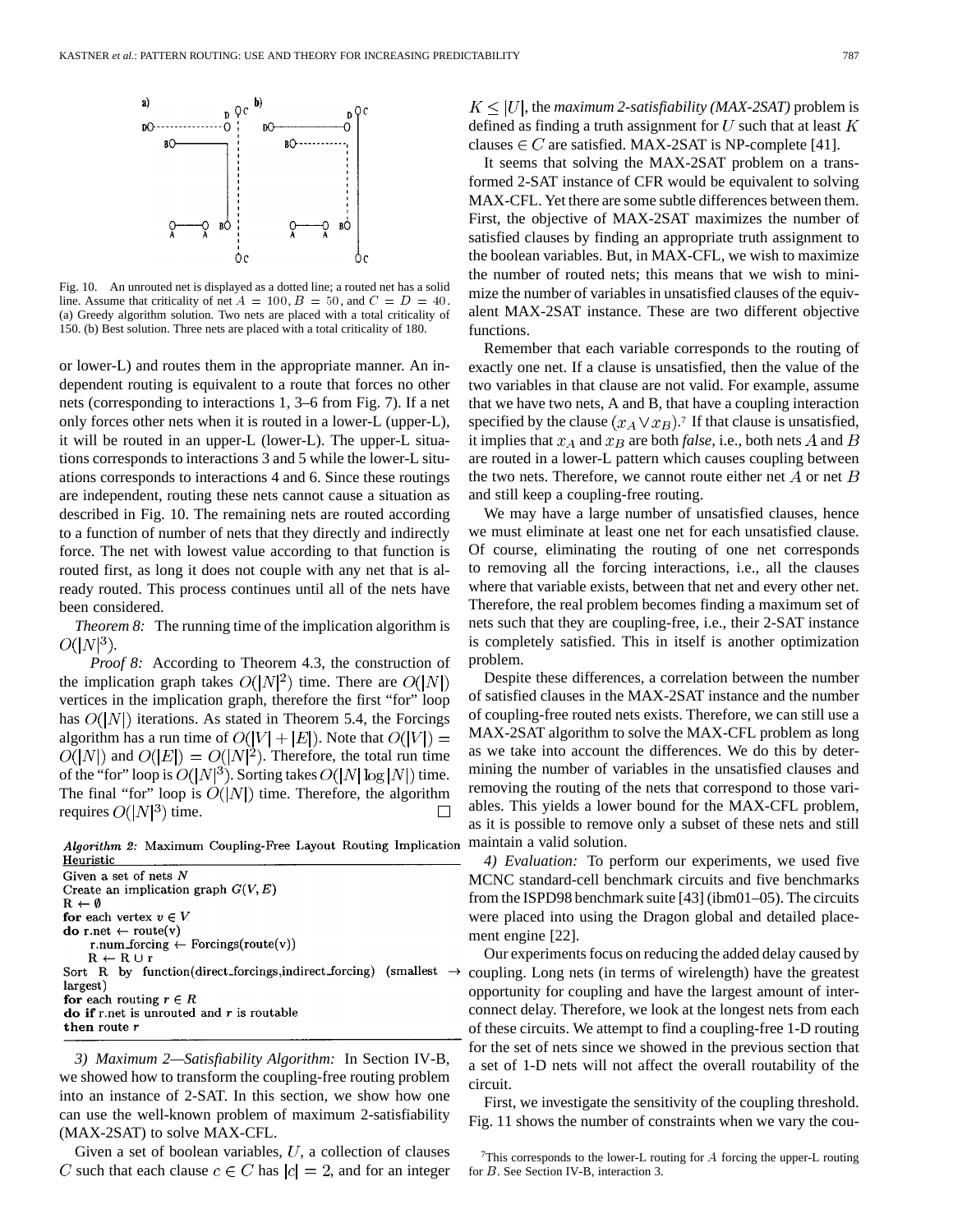

Fig. 11. The number of coupling constraints over the ISPD98 benchmark files. The coupling width over all the benchmarks is 1 unit. The coupling length varies from 5–45 units according to the legend.



Fig. 12. The number of coupling constraints over the ISPD98 benchmark files. The coupling width over all the benchmarks is 2 unit. The coupling length varies from 5–45 units according to the legend.

pling length while the coupling width remains at 1 unit. Fig. 12 shows a similar figure when the coupling width is 2 units. Recall that two nets have a coupling interaction iff they have line segments that are at a distance of the coupling width or less and run in parallel to another for more than the coupling length. We use the ISPD98 benchmarks for comparison since they roughly have the same grid size. Furthermore, we consider the case when there are 100 nets.

We expect two general trends. First, the number of constraints should monotonically increase as the coupling length decreases. Second, the number of constraints should monotonically decrease as the coupling width increases. The rate of increase/decrease is the relevant data. It is interesting to note that the difference in the number of constraints between the two charts differs significantly when the coupling length is small (e.g., 10, 20), yet the difference is minimal when the coupling length is large (e.g., 40, 45). As the coupling length decreases, the benchmarks tend to show an exponential decrease in the number of constraints.

We compare the greedy algorithm, implication, and MAX-2SAT algorithms in terms of the number of nets routed and criticality of the nets that are routed. Net criticality is normally defined at the logic synthesis stage and is a function of the amount of slack available on a net. Unfortunately, the benchmarks do not include timing information. Hence, we need another measure of criticality. It has been shown that the delay for a wire of length l increases at the rate of  $O(l^2)$  without wire sizing,  $O(l\sqrt{l})$  with optimal wire sizing and linearly with



Fig. 13. Fraction of nets placed averaged over all benchmarks.

proper buffer insertion [44]. We did experiments using linear  $(l)$ , l-root-l  $(l\sqrt{l})$ , and quadratic  $(l^2)$  functions. Of course, the criticality function can easily be changed to incorporate some other function.

To solve the MAX-2SAT problem, we used the FMSAT solver from the University of Michigan [45]. The algorithm used is similar to the Fiduccia–Mattheyses algorithm for hypergraph partitioning except that the gain update is different and there is no balance constraint. Unlike many other satisfiability solvers, FMSAT has the ability to output partially satisfied (MAX-SAT) answers when a fully satisfied answer is not achieved. In order to obtain a solution, we removed all the variables (hence nets) that are in unsatisfied clauses. Therefore, the MAX-SAT solution we obtain is a lower bound on the best possible solution generated from the solver. We could possibly obtain a better solution by removing only a subset of these nets. Yet, this is another optimization problem itself; we only wish to use the MAX-SAT solver as a comparison with the other algorithms and leave this optimization problem as potential future work.

Fig. 13 shows the fraction of nets that are placed by the greedy, implication, and MAX-2SAT algorithms. In this experiment, we used the linear function indirect forcing  $+$  $2 \times$  *direct\_forcing* for the implication algorithm. We set the coupling width and length thresholds to 1 and 10, respectively.

We can see that the implication algorithm consistently finds a routing for a larger percentage of nets. Over all the experiments that we ran, the implication algorithm routes, on average, 3.38% more nets than the greedy algorithm. Both these algorithms perform much better than the MAX-2SAT solver. We believe there are several reasons for the poor performance of the MAX-2SAT algorithm. First, we are trying to maximize the number of violated variables (variables in unsatisifed clauses) which is different from the MAX-SAT objective function (maximizing the number of unviolated clauses). Also, a MAX-SAT solver is not generated specifically for MAX-2SAT. A solver that focuses on 2-SAT instances would undoubtedly perform better. Finally, as we discussed earlier, the number of violated variables is only a lower bound on the number of routable nets.

When the problem is highly constrained, the greedy and implication algorithms perform similarly. A smaller grid size and the larger number of nets adds constraints to the problem. With fewer constraints on the problem, the implication algorithm performs notably better. Table VI shows the routed net results for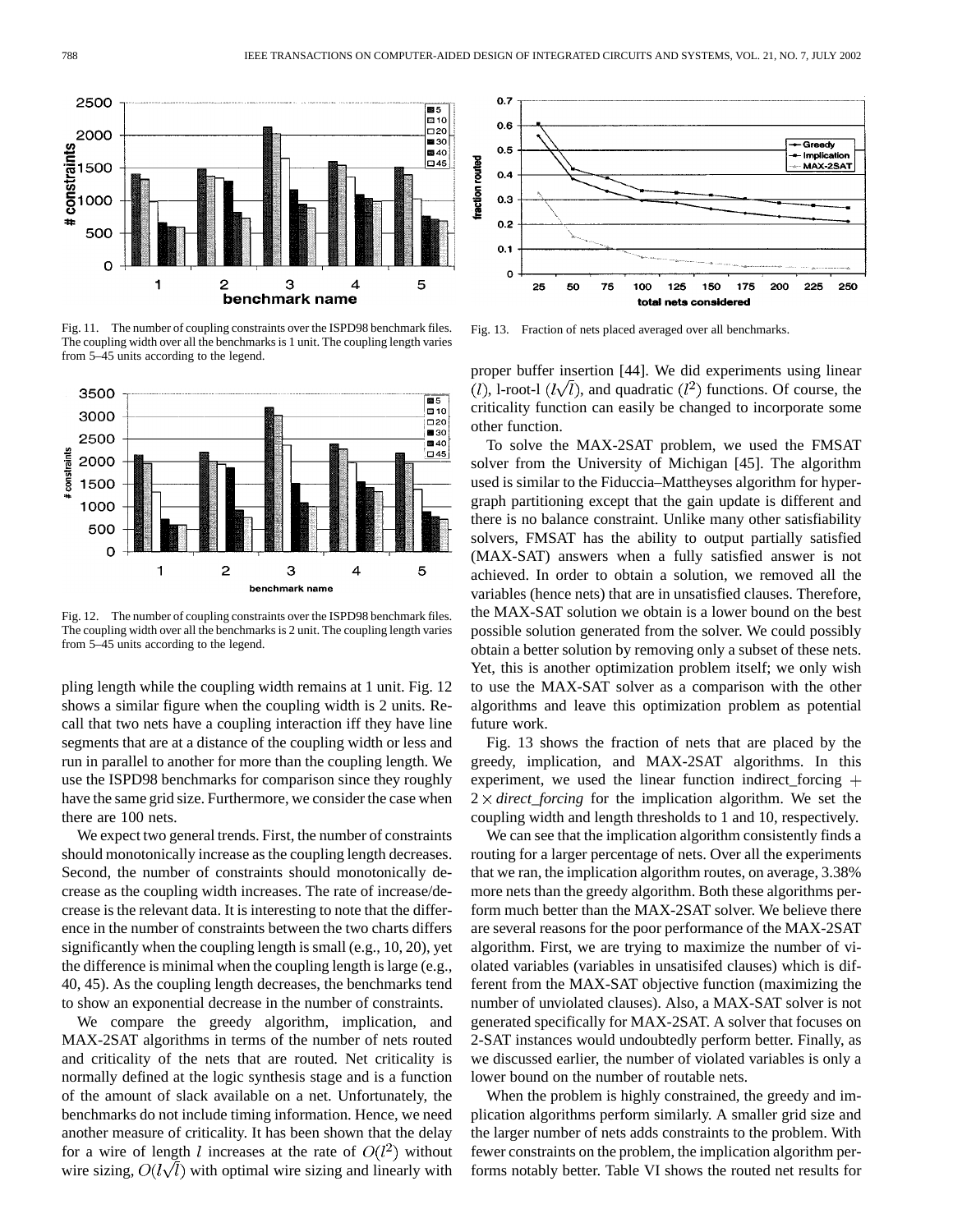TABLE VI PERCENTAGE OF ROUTES LAID OUT FOR LARGE BENCHMARKS

| Num  | avqs   |      | ibm01  |      | ibm02  |      |
|------|--------|------|--------|------|--------|------|
| nets | greedy | imp. | greedy | imp. | greedy | imp. |
| 25   | 76%    | 84%  | 64%    | 72%  | 64%    | 72%  |
| 50   | 58%    | 62%  | 50%    | 74%  | 46%    | 50%  |
| 75   | 52%    | 56%  | 41%    | 46%  | 33%    | 41%  |
| 100  | 45%    | 49%  | 36%    | 37%  | 33%    | 38%  |
| 125  | 46%    | 46%  | 22%    | 29%  | 29%    | 33%  |



Fig. 14. Relative criticality of nets placed by the greedy algorithm compared to the implication algorithm. The results are averaged over all benchmarks. The criticality of the benchmarks are normalized to the criticality result of the implication algorithm. Therefore, a result of  $y$  indicates that the greedy algorithm laid out  $y \times$  (criticality of implication algorithm).

some of the larger benchmarks. You can see that the performance of the implication algorithm is quite good on the large benchmarks, especially when we consider a small number of nets.

If we only look at the criticality of the nets routed, we see that the greedy algorithm is better than the implication algorithm. Fig. 14 confirms that the greedy algorithm outperforms the implication algorithm using a quadratic function, l-root-l, and linear function. For a linear criticality function, the greedy algorithm was approximately 1.1 times better than the implication algorithm. If we use the quadratic function, the greedy function outperforms the implication heuristic by a factor of 1.8 (when we consider the 250 most critical nets). This should be of little surprise, however, since the implication algorithm does not use the idea criticality to find a routing of the nets.

In summary, the results indicate that the implication algorithm is the best algorithm for routing the maximum number of nets. The greedy algorithm tends to find a layout with maximum criticality but performs poorly with respect to maximizing the number of nets.

# V. CONCLUSION

In this work, we show show that pattern routing is a useful concept for handling coupling and increasing predictability of the routing without affecting the routability of the circuit. We argued that pattern routing is beneficial to higher level CAD tools

since it allows them to choose the routings of a subset of nets while insuring the quality of the routing solution. In addition, we showed that pattern routing can help even at the global routing stage by leading the router find a better solution.

In the first part of the paper, we looked for nets that can be pattern routed without degrading the quality of the routing solution. Even with this limitation, we show that we can pattern route up to 80% of the nets. Also, we show that pattern routing works with large nets if they are  $\gamma$ -d routable.

In the second part of the paper, we address the issue of coupling during routing. We present algorithms and theory for a new problem named CFR which is a coupling formulation for pattern routing. We purposely define a CFR problem to be generic; this allows us to use the problem as a base algorithm to which a wide variety of extensions can be added to create more complex heuristics. We mention some possible extensions to CFR for detailed routing, single layer routing, and global routing. Additionally, we discuss an extension to the algorithm that considers the cumulative effects of coupling from multiple nets.

We show how to transform CFR to an implication graph, which takes an instance of the problem and models the dependencies or forcings that exist between the nets. We present an exact, efficient algorithm for the CFR decision problem via a transformation to the 2-satisfiability problem. The CFR decision problem will determine whether every net within a specified set is coupling-free routable.

The MAX-CFL problem is defined as finding a coupling-free routing for the maximum number of nets in a set. We show that the planar MAX-CFL problem is NP-complete. Also, we give a few heuristics for solving the general MAX-CFL problem and the greedy, implication, and MAX-2SAT algorithms.

The greedy algorithm is quite simple, yet it is an effective way of obtaining a layout with maximal criticality with small runtime complexity. The implication algorithm uses some properties associated with the implication graph to formulate a solution. The MAX-2SAT algorithm transforms the MAX-CFL problem into a 2-satisfiability instance and generates an answer using a MAX-SAT solver. Our experiments show that the implication algorithm is the best algorithm at routing the maximum number of nets; it consistently routes the largest number of nets.

#### ACKNOWLEDGMENT

The authors would like to thank Prof. I. Markov and A. Ramani from the University of Michigan for providing their FMSAT solver and modifying it to fit the authors' needs. Also, they would like to thank the referees for their constructive suggestions and comments.

#### **REFERENCES**

- [1] M. Sarrafzadeh and C. K. Wong, *An Introduction to VLSI Physical Design*. New York: McGraw-Hill, 1996.
- [2] N. Sherwani, *Algorithms for VLSI Physical Design Automation*. Boston, MA: Kluwer, 1993.
- [3] T. Lengauer, *Combinatorial Algorithms for Integrated Circuit Layout*. New York: Wiley, 1990.
- [4] R. M. Karp, "Complexity of computer computations," in *Reducibility Among Combinatorial Problems*. New York: Plenum, 1972.
- [5] C. Y. Lee, "An algorithm for path connection and its application," in *IRE Trans. Electronic Computer*, 1961.